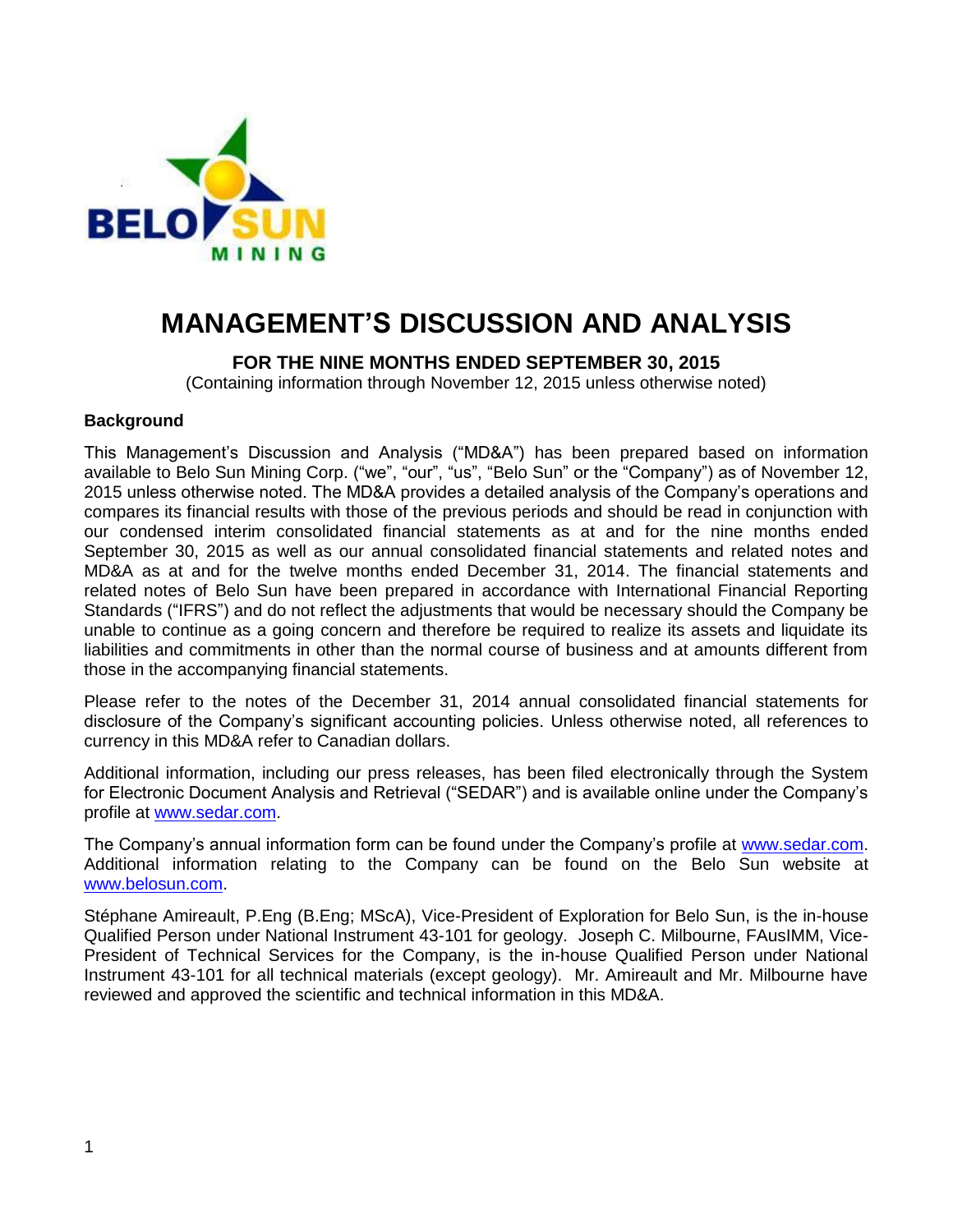# **Cautionary Statement Regarding Forward Looking Information**

Except for statements of historical fact relating to Belo Sun, certain information contained herein constitutes forward-looking information under Canadian securities legislation. Forward-looking information includes, without limitation, statements with respect to: possible events, the future price of gold, the estimation of mineral reserves and mineral resources, the realization of mineral reserve and mineral resource estimates, the timing and amount of estimated future production, costs of production, capital expenditures, costs and timing of the development of projects and new deposits, success of exploration, development and mining activities, permitting timelines, currency fluctuations, requirements for additional capital, government regulation of mining operations, environmental risks, unanticipated reclamation expenses, title disputes or claims and limitations on insurance coverage. The words "anticipates", ''plans'', ''expects'', "indicative", "intend", ''scheduled'', "timeline", ''estimates'', ''forecasts", "guidance", "opportunity", "outlook", "potential", "projected", "schedule", "seek", "strategy", "study" (including, without limitation, as may be qualified by "feasibility" and "pre-feasibility"), "targets", "models", or ''believes'', or variations of or similar such words and phrases or statements that certain actions, events or results "may", "could", "would", or "should", "might", or "will be taken", "occur" or ''be achieved'' and similar expressions identify forward-looking information. Forward-looking information is necessarily based upon a number of estimates and assumptions that, while considered reasonable by Belo Sun and its external professional advisors as of the date of such statements, are inherently subject to significant business, economic and competitive uncertainties and contingencies. There can be no assurance that forward-looking statements will prove to be accurate, as actual results and future events could differ materially from those anticipated in such statements.

Forward-looking information is provided for the purpose of providing information about management's expectations and plans relating to the future. All of the forward-looking statements made in this MD&A are qualified by these cautionary statements and those made in our other filings with the securities regulators of Canada including, but not limited to, the cautionary statements made in the ''Risk Factors'' section of our most recently filed Annual Information Form and this MD&A. These factors are not intended to represent a complete list of the factors that could affect Belo Sun. Economic analyses in technical reports are based on commodity prices, costs, sales, revenue and other assumptions and projections that can change significantly over short periods of time. As a result, economic information in a technical report can quickly become outdated. Belo Sun disclaims any intention or obligation to update or revise any forward-looking information or to explain any material difference between subsequent actual events and such forward-looking information, except to the extent required by applicable law.

# **Overview of the Company**

Belo Sun is a Canadian mineral exploration company with a portfolio of properties in Brazil including its principal project, the Volta Grande Gold Project in Para State. Belo Sun's other properties are the Patrocinio Gold Project in Para State and the Rainbow Alexandrite Project in Goias State.

Highlights for the nine months ended September 30, 2015:

 $\triangleright$  On March 30, 2015, the Company announced the completion of a Feasibility Study on its 100% owned Volta Grande Project. Highlights include estimated gold production of 205,000 ounces per year averaged over a 17 year mine life; a post-tax Internal Rate of Return of 26% using a gold price of \$1,200/ounce; and a projected post-tax Net Present Value of \$665 million at a 5% discount rate. See the March 30, 2015 press release for details of the Feasibility Study results. The Company filed an associated technical report in May 2015.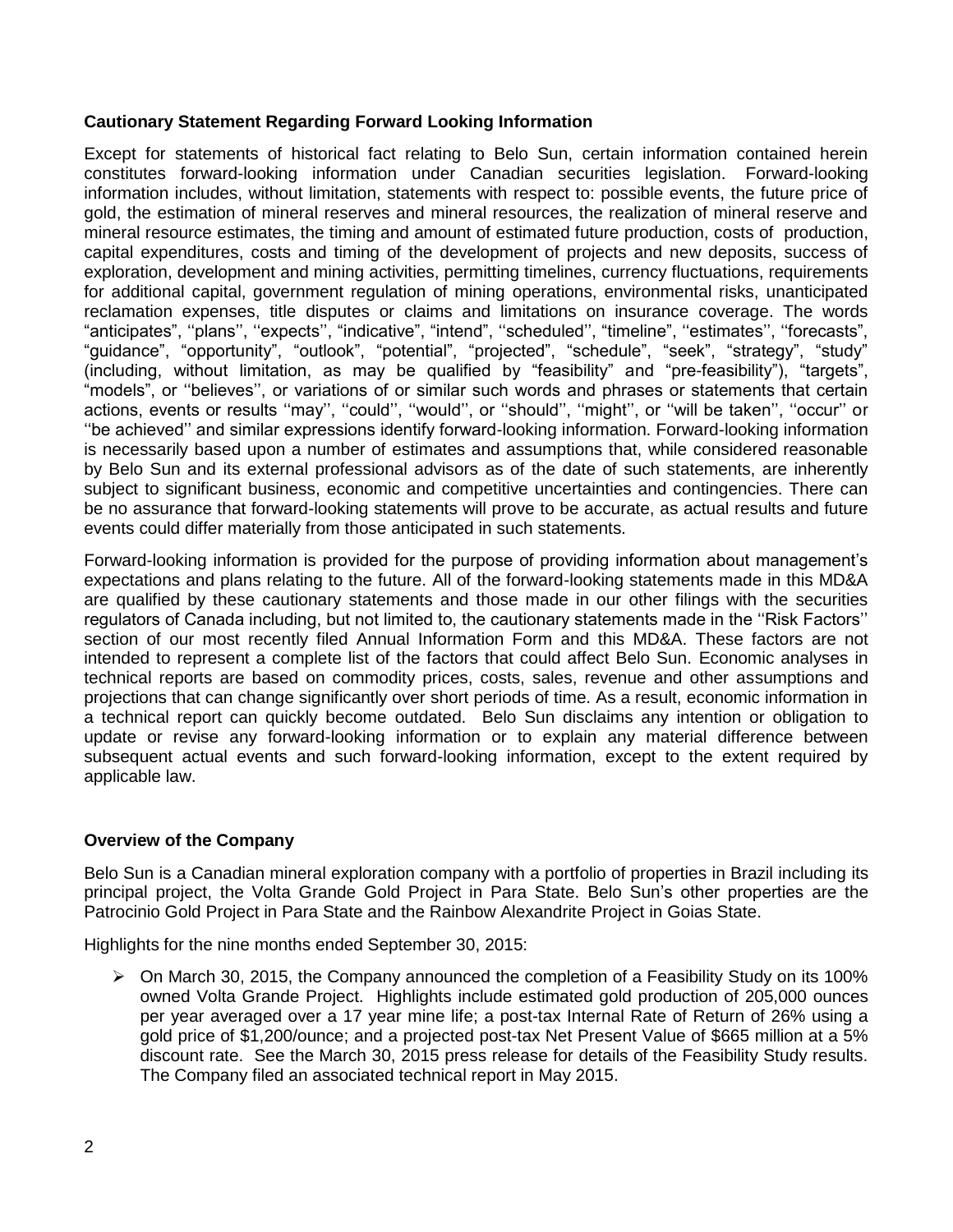- The Company appointed Mr. Stéphane Amireault, MScA, P.Eng. as Vice-President of Exploration.
- $\triangleright$  In May 2015, the Company completed a private placement financing raising \$15,000,000 through the issuance of 62,500,000 common shares.
- $\triangleright$  During Q3-2015, the Company entered into various agreements to acquire land packages totaling approximately 740 hectares for a total of R\$3,882,000 (\$1,476,678).

# **Outlook**

For the remainder of 2015 and heading into the first quarter of 2016 the Company continues to focus on the advancement of the Volta Grande Gold Project with four main objectives:

- 1) Receive the Installation License ("LI") by Brazilian authorities which is equivalent to the construction permit in North America.
- 2) Complete the acquisition of the remaining surface right land packages.
- 3) Continuing project optimization with engineering studies, construction planning optimization, and capital and operational cost reviews.
- 4) Continue to evaluate the best funding package for the project.

Belo Sun has submitted its application for the LI and continues to work with the Para State government agencies responsible for issuing the license. Currently, the Company believes that the process is on track for receipt of the LI in Q1 2016.

The Company has a small amount of surface land packages that it would like to purchase. The Company is currently negotiating for these land packages and is hopeful to complete the acquisitions by the end of 2015.

Belo Sun continues to review the engineering and operational opportunities and capital cost impact of the declining Brazilian real (R\$) and the impact it may have on the economics of the project.

The Company is also engaged in tax stabilization discussions with the Para state government which, if successful, has the potential to provided long term reduction in indirect taxes and would provide a positive impact on the project economics. These discussions are ongoing and have not been concluded.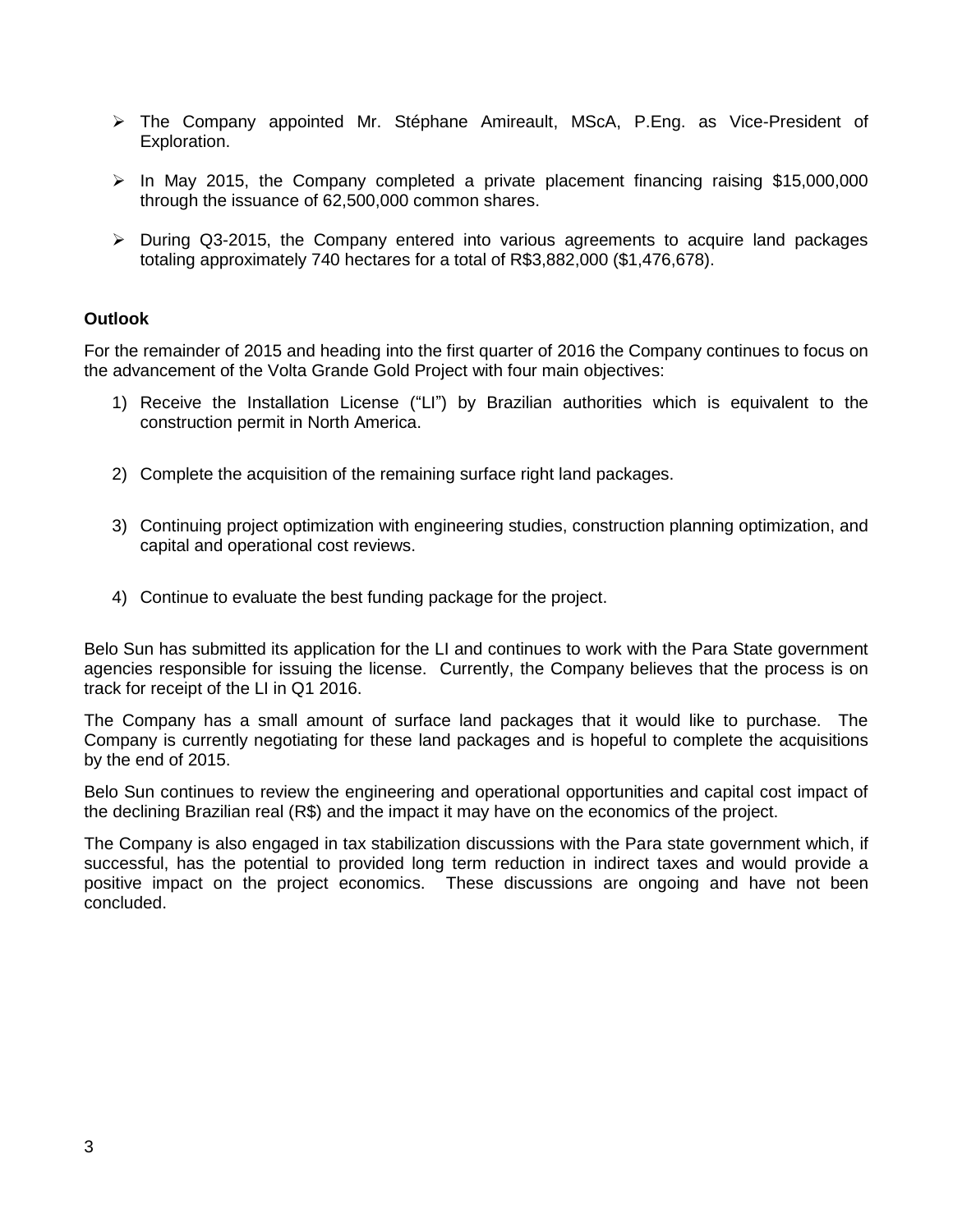# **Summary of Quarterly Results**

The following is a summary of the Company's financial results for the eight most recently completed quarters:

|                                         | 30-Sep        | 30-Jun        | 31-Mar        | 31-Dec          | 30-Sep        | 30-Jun        | 31-Mar        | 31-Dec        |
|-----------------------------------------|---------------|---------------|---------------|-----------------|---------------|---------------|---------------|---------------|
|                                         | 2015          | 2015          | 2015          | 2014            | 2014          | 2014          | 2014          | 2013          |
| Net (loss)                              | (\$1,246,706) | (\$3,417,443) | (\$3,761,749) | (\$4, 127, 963) | (\$4,186,136) | (\$3,648,612) | (\$3,232,813) | (\$4,640,056) |
| Net (loss) per share                    | $(0.00)$ \$   | (0.01)        | (\$0.01)      | (\$0.02)        | (\$0.02)      | (\$0.01)      | (\$0.01)      | (\$0.02)      |
| <b>Working Capital*</b>                 | \$8,870,494   | \$11,466,469  | (\$301,341)   | \$1,963,487     | \$5,512,246   | \$2,974,346   | \$6,678,080   | \$10,034,508  |
| <b>Total Assets</b>                     | \$21,838,320  | 22,673,256    | \$10,943,559  | \$13,109,777    | \$16,770,329  | \$13,900,812  | \$17,680,862  | \$20,579,101  |
| <b>Total Non-current</b><br>Liabilities | \$0           | \$0           | \$0           | \$0             | \$0           | \$0           | \$0           | \$0           |

\* Working Capital is defined as current assets minus current liabilities. Working capital is a Non-IFRS figure without a standardized meaning. Please see "Non-IFRS Measures" for a reconciliation.

## Factors Affecting Comparability of Quarters

Results of operations can vary significantly as a result of a number of factors. The Company's level of activity and expenditures during a specific quarter are influenced by a number of factors, including the level of working capital, the availability of external financing, the time required to gather, analyze and report on geological data related to its properties and the nature of activity, and the number of personnel required to advance each individual project.

In addition, the granting of stock options in a particular quarter gives rise to stock-based compensation expense. In the third quarter of 2015, the Company recorded stock-based compensation expense of \$Nil (Q2-2015 – \$180,000; Q1-2015 – \$1,548,000; Q4-2014 – \$540,640; Q3-2014 – \$Nil; Q2-2014 – \$Nil; Q1-2014 – \$Nil; Q4-2013 – \$Nil). Exploration expenditures during quarters vary and can cause earnings to fluctuate. In the third quarter of 2015, the Company recorded exploration and evaluation expenses (including engineering studies) of \$716,339 (Q2-2015 – \$862,633; Q1-2015 – \$1,377,729; Q4-2014 – \$2,198,552; Q3-2014 – \$2,904,720; Q2-2014 – \$2,625,502; Q1-2014 – \$2,183,220; Q4- 2013 – \$2,766,003). The Company's activities slowed down in 2014 and into 2015 as the Company completed its feasibility study in Q1-2015. The Company initiated a small drill program during Q2-2014 and also incurred expenditures related to the new training facility in Q2-2014 and Q3-2014. Work on the feasibility study continued during Q4-2014.

Also contributing to fluctuating quarterly net (losses) are changes in foreign exchange rates. The Company holds a portion of its monetary assets and liabilities in Brazil and therefore changes in the rate of exchange between the Brazilian Real, United States dollar and the Canadian dollar result in reported gains and losses on foreign currency fluctuations.

## **Results of Operations – Financial**

The following is a discussion of the results of operations of the Company for the three and nine months ended September 30, 2015. This should be read in conjunction with the Company's condensed interim consolidated financial statements for the nine months ended September 30, 2015 and related notes.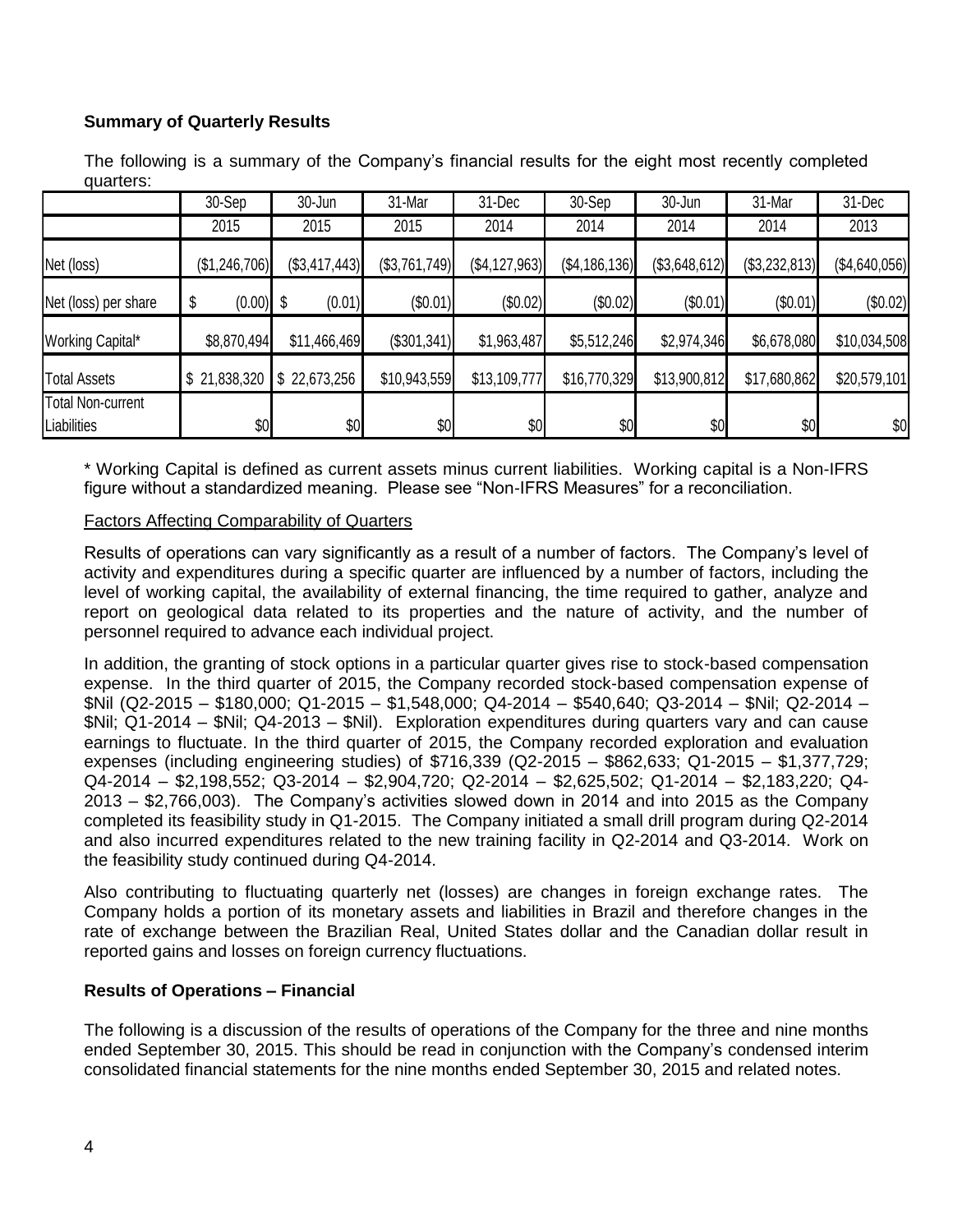For the quarters ended:

|                                     | Three months ended September 30, |            |    |           |  |  |
|-------------------------------------|----------------------------------|------------|----|-----------|--|--|
|                                     |                                  | 2015       |    | 2014      |  |  |
| Net loss                            | \$                               | 1,246,706  | \$ | 4,186,136 |  |  |
| Interest income                     |                                  | (77, 493)  |    | (67, 319) |  |  |
| Management fees to directors        |                                  | 183,787    |    | 152,747   |  |  |
| Salaries, wages and consulting fees |                                  | 423,922    |    | 720,564   |  |  |
| Professional fees                   |                                  | 38,750     |    | 50,625    |  |  |
| General and administration          |                                  | 252,326    |    | 350,374   |  |  |
| Amortization                        |                                  | 66,468     |    | 69,374    |  |  |
| Exploration and evaluation expenses |                                  | 571,350    |    | 1,698,292 |  |  |
| <b>Engineering studies</b>          |                                  | 144,989    |    | 1,206,428 |  |  |
| (Gain)/loss on foreign exchange     |                                  | (357, 872) |    | 5,051     |  |  |
| Loss on disposal of assets          |                                  | 479        |    |           |  |  |

For the three months ended September 30, 2015, the Company recorded a net loss of \$1,246,706 (\$0.00 per share) compared to a net loss of \$4,186,139 (\$0.02 per share) for the three months ended September 30, 2014.

Management fees to directors and salaries, wages and consulting fees combined decreased by \$265,602 in Q3-2015 compared to Q3-2014 as a result of a reduced site payroll and fewer corporate consultants.

General and administration costs decreased by \$98,048 in Q3-2015 compared to Q3-2014 primarily as a result of lower travel costs.

Exploration and evaluation expenses, including engineering studies, were \$716,339 for the three months ended September 30, 2015 compared to \$2,904,720 for the three months ended September 30, 2014. The Company reduced expenditures in Brazil.

Interest income increased by \$10,174 for the three months ended September 30, 2015 compared to the three months ended September 30, 2014 which is primarily a result of higher cash balances carried throughout the quarter.

The Company also recognized a foreign exchange gain of \$357,872 during Q3-2015 (Q3-2014 – a loss of \$5,051) as a result the effect of a weakening of the Brazilian Real compared to the US dollar on the negative net monetary assets held in Brazil.

During the three months ended September 30, 2015, the Company spent \$916,816 on operations (September 30, 2014: \$3,666,304), and acquired capital assets and land for \$1,442,161 (September 30, 2014: \$19,744). During the comparative three months ended September 30, 2014, the Company raised \$6,500,000 through a private placement financing, incurring \$1,700 in issue costs.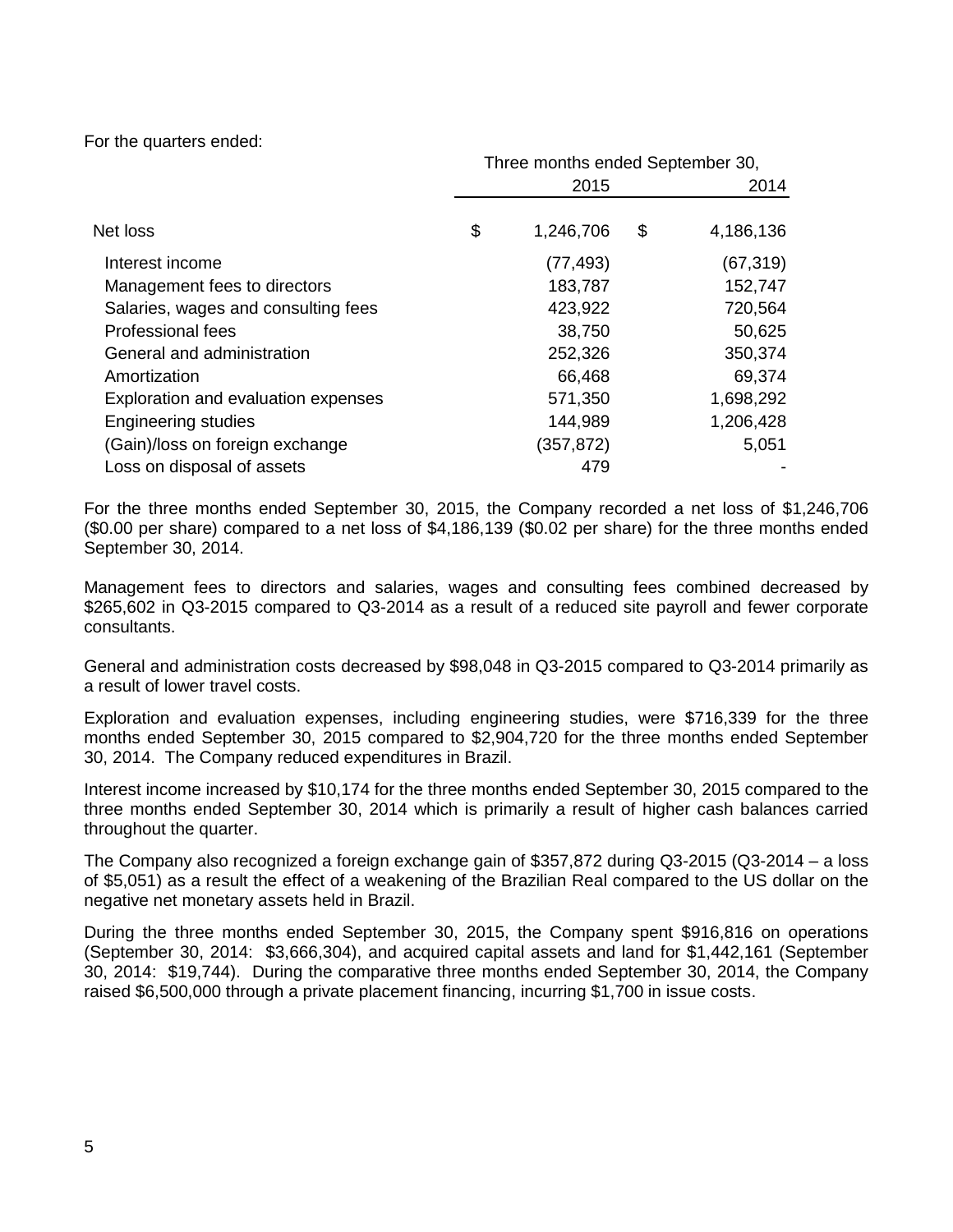For the nine months ended:

|                                     | Nine months ended September 30, |            |    |            |  |  |
|-------------------------------------|---------------------------------|------------|----|------------|--|--|
|                                     |                                 | 2015       |    | 2014       |  |  |
| Net loss                            | \$                              | 8,425,898  | \$ | 11,067,561 |  |  |
| Interest income                     |                                 | (161, 885) |    | (221, 391) |  |  |
| Management fees to directors        |                                 | 971,890    |    | 403,392    |  |  |
| Salaries, wages and consulting fees |                                 | 2,382,737  |    | 1,975,222  |  |  |
| Professional fees                   |                                 | 81,461     |    | 122,119    |  |  |
| General and administration          |                                 | 942,953    |    | 959,796    |  |  |
| Amortization                        |                                 | 204,614    |    | 209,861    |  |  |
| Share-based payments                |                                 | 1,728,000  |    |            |  |  |
| Exploration and evaluation expenses |                                 | 1,948,453  |    | 4,988,869  |  |  |
| <b>Engineering studies</b>          |                                 | 1,008,248  |    | 2,724,573  |  |  |
| (Gain) on foreign exchange          |                                 | (667, 483) |    | (94,880)   |  |  |
| (Gain) on sale of assets            |                                 | (13,090)   |    |            |  |  |

For the nine months ended September 30, 2015, the Company recorded a net loss of \$8,425,898 (\$0.03 per share) compared to a net loss of \$11,067,561 (\$0.04 per share) for the nine months ended September 30, 2014.

Management fees to directors and salaries, wages and consulting fees combined increased by \$976,013 during the nine months ended September 30, 2015 compared to the nine months ended September 30, 2014 as a result of a bonus grant and severance costs.

General and administration costs decreased by \$16,843 during the nine months ended September 30, 2015 compared to the nine months ended September 30, 2014 primarily as a result of reduced attendance at trade shows and conferences.

Exploration and evaluation expenses, including engineering studies, were \$2,956,701 for the nine months ended September 30, 2015 compared to \$7,713,442 for the nine months ended September 30, 2014. The Company reduced costs in Brazil as it completed its feasibility study.

Interest income decreased by \$59,506 for the nine months ended September 30, 2015 compared to the nine months ended September 30, 2014. Cash balances held over the current period year-to date were on average less than that carried during the comparative period. Interest rates were also lower.

Share-based payments were \$1,728,000 for the nine months ended September 30, 2015 from the issuance of 11,520,000 stock options. During 2014, no options were granted resulting in \$nil in sharebased payments expense for the comparable quarter. All options vested immediately.

The Company also recognized a foreign exchange gain of \$667,483 during 2015 (2014 –\$94,880) as a result of a reduction of the net monetary assets in Brazil and the weakening of the Brazilian Real.

During the nine months ended September 30, 2015, the Company spent \$6,828,014 on operations (September 30, 2014: \$10,402,415), acquired capital assets and land for \$1,486,236 (September 30, 2014: \$73,784), sold capital assets for proceeds of \$33,889 (September 30, 2014: \$nil) and raised \$14,969,950 in net proceeds from a private placement financing (September 30, 2014: \$6,498,300).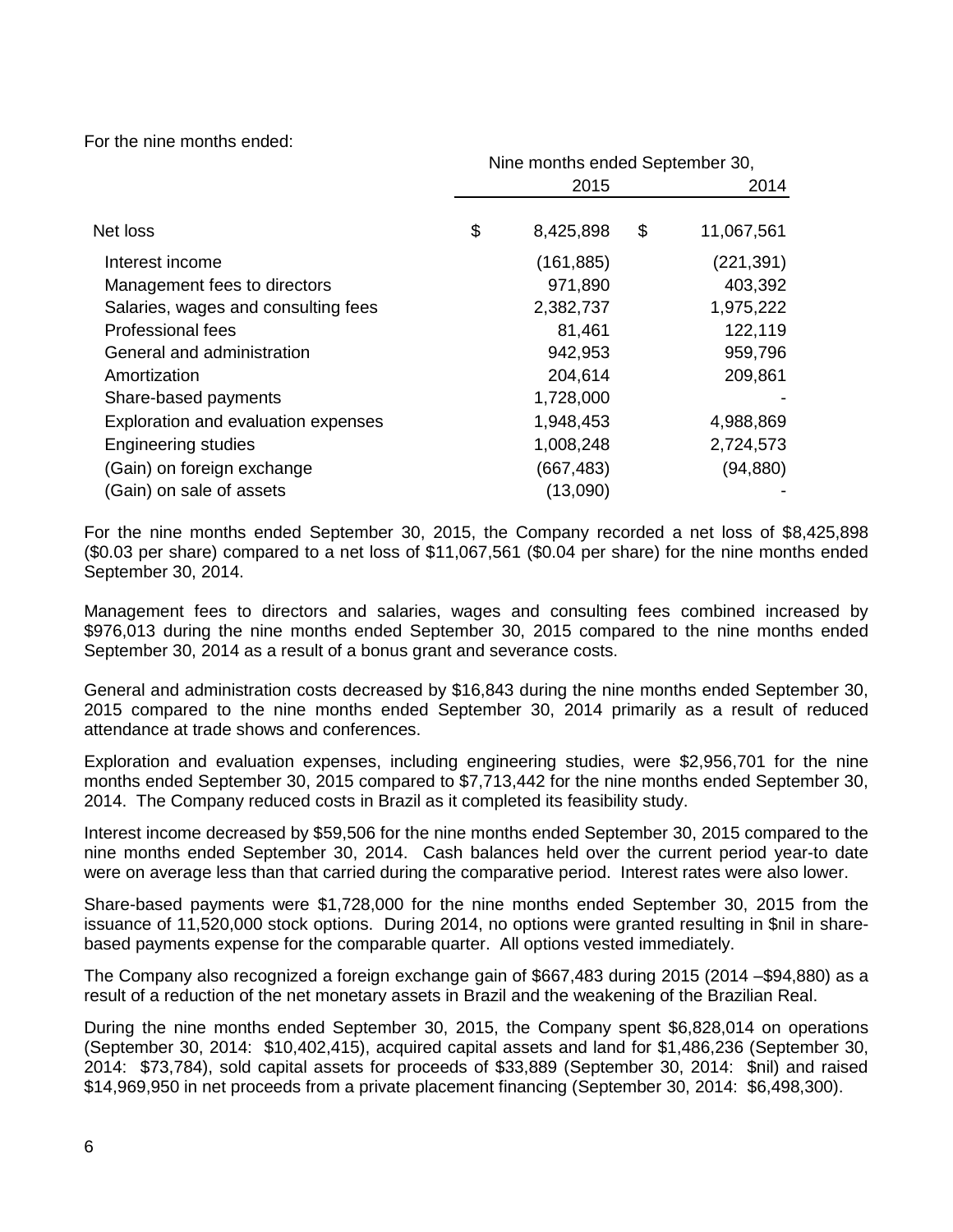## **Liquidity and Capital Resources**

Given the nature of the Company's operations, the most relevant financial information relates primarily to current liquidity, solvency and planned expenditures. The Company's financial success will be dependent upon the development of a property that leads to the production of gold. Such development may take years to complete and the amount of resulting income, if any, is difficult to determine.

The Company currently has a negative operating cash flow and finances its mineral exploration activities through equity financing. The Company's financial success will be dependent on the economic viability of its mineral exploration properties and the extent to which it can establish economic reserves and operations.

The Company had working capital of \$8,870,494 as at September 30, 2015 (December 31, 2014 - \$1,963,487) including cash and cash equivalents of \$11,977,256 (December 31, 2014 - \$5,413,418). None of the cash equivalents are invested in asset-backed securities.

In May 2015, the Company completed a private placement financing with Agnico Eagle Mines Limited ("Agnico Eagle") raising \$15,000,000. As a result of the transaction, Agnico Eagle owns 17.4% of the Company on a non-diluted basis. Under terms of the subscription agreement, Agnico Eagle purchased 62,500,000 common shares of the Company at a price of C\$0.24 per share. Agnico Eagle will have the right to participate in any future equity offerings by the Company in order to maintain its pro rata investment in the Company and to nominate one person to the board of directors of the Company. The common shares issued pursuant to the private placement are subject to a statutory four-month hold period.

The Company is currently focusing its efforts on the Volta Grande Gold Project.

## Term Investment

The Company is carrying a term deposit with Banco do Brasil to fund potential amounts owing to Companhia de Pesquisa de Recoursos Minerais ("CPRM"). As at September 30, 2015, the balance of this deposit was R\$1,330,972 (\$450,534) (December 31, 2014: R\$1,253,690 Reais (\$547,236)).

## **Non-IFRS Measures**

The Company has included a Non-IFRS performance measures, working capital, throughout this document. In the gold mining industry, this is a common Non-IFRS performance measure but does not have a standardized meaning. The Company believes that, in addition to conventional measures prepared in accordance with IFRS, we and certain investors use this information to evaluate the Company's performance and ability to generate cash, profits and meet financial commitments. This Non- IFRS measure is intended to provide additional information and should not be considered in isolation or as a substitute for measures of performance prepared in accordance with IFRS. The following tables provide a reconciliation of working capital to the financial statements as at September 30, 2015 and December 31, 2014.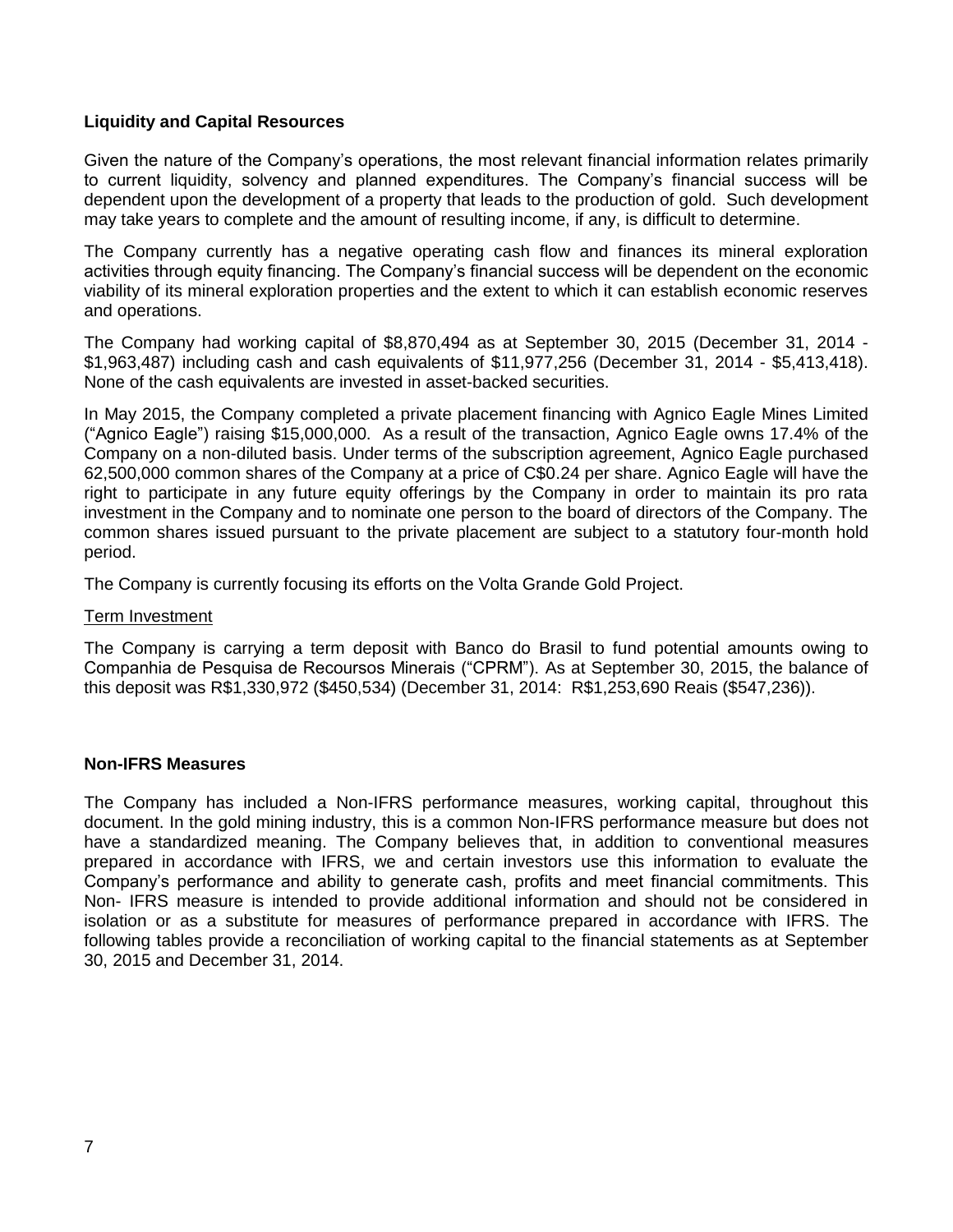|                                          | September 30, |              |     | December 31, |
|------------------------------------------|---------------|--------------|-----|--------------|
|                                          | 2015          |              |     | 2014         |
| <b>Current assets</b>                    |               |              |     |              |
| Cash and cash equivalents                | \$            | 11,977,256   | S   | 5,413,418    |
| Prepaid expenses and sundry receivables  |               | 197,917      |     | 217,524      |
|                                          |               | 12, 175, 173 |     | 5,630,942    |
| <b>Current liabilities</b>               |               |              |     |              |
| Accounts payable and accrued liabilities | S             | 3,304,679    | \$. | 3,667,455    |
| <b>Working Capital,</b>                  |               |              |     |              |
| current assets less current liabilities  | \$            | 8,870,494    | S   | 1,963,487    |

## **Capital Risk Management**

The Company includes cash and equity, comprised of issued common shares, share-based payment reserve and deficit, in the definition of capital. The Company's objectives when managing capital is to maintain its ability to continue as a going concern in order to provide returns for shareholders and benefits for other stakeholders.

The Company manages its capital structure and makes adjustments to it based on the funds available to the Company in order to support the acquisition and exploration of mineral properties. The Board of Directors does not establish quantitative return on capital criteria for management but rather relies on the expertise of the Company's management and consultants to sustain future development of the business.

The Company's properties are in the exploration stage and, accordingly, the Company is dependent upon external financings to fund activities. In order to carry out planned exploration and pay for administrative costs, the Company will spend its existing working capital and expects to raise the additional funds required.

Management reviews its capital management approach on an ongoing basis and believes that this approach is reasonable given the relative size of the Company. There were no changes in the Company's approach to capital management during the nine months ended September 30, 2015. The Company is not subject to externally imposed capital requirements.

## **Commitments and contingencies**

#### Management Contract Commitments

The Company is party to certain management contracts. These contracts require that additional payments of up to \$7,100,000 be made upon the occurrence of certain events such as a change of control. Minimum commitments remaining under these contracts were approximately \$799,000, all due within one year.

#### Legal contingencies

The Company is, from time to time, involved in various claims and legal proceedings. The Company cannot reasonably predict the likelihood or outcome of these activities. The Company does not believe that adverse decisions in any pending or threatened proceedings related to any matter, or any amount which may be required to be paid by reasons thereof, will have a material effect on the financial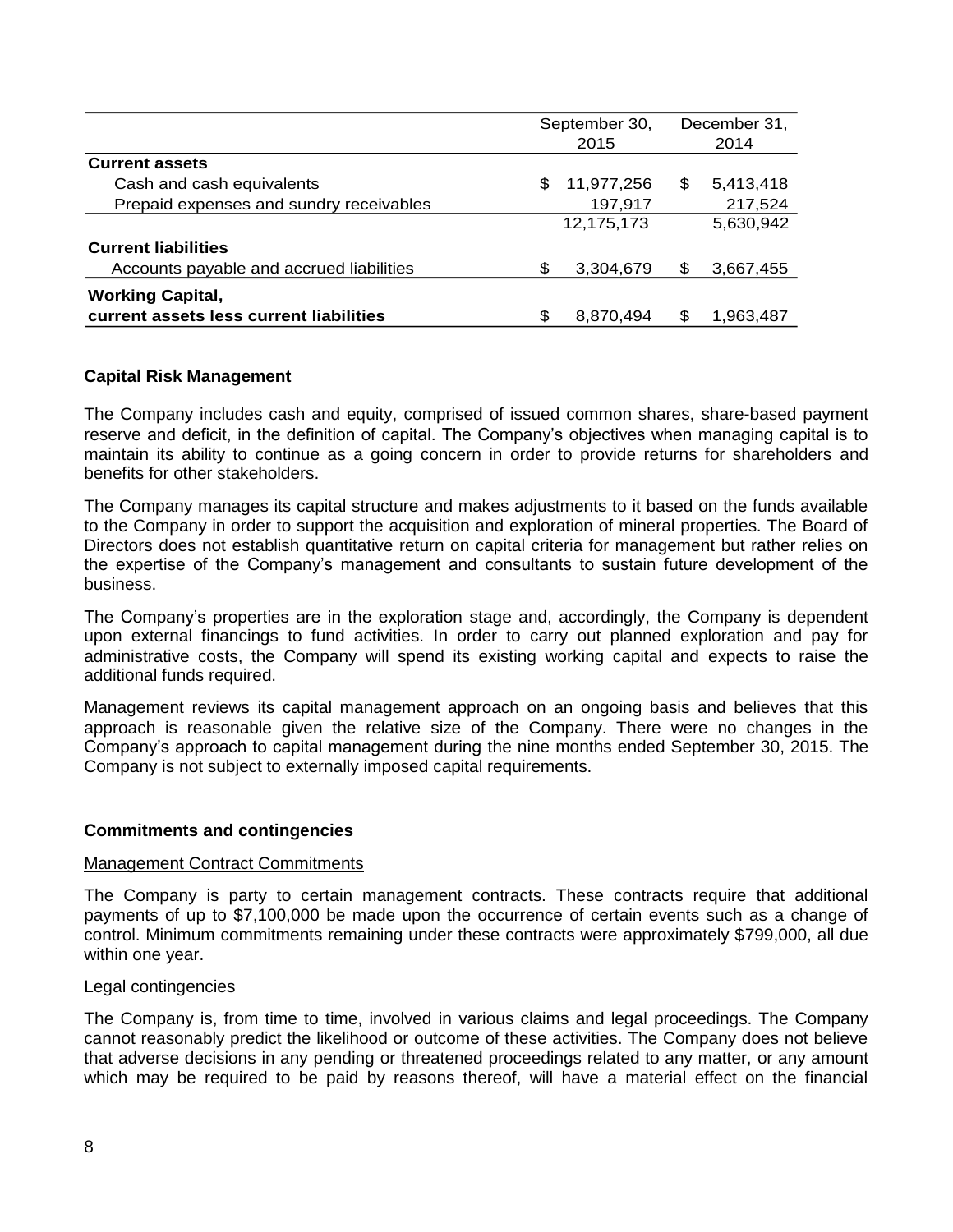condition or future results of operations. As at September 30, 2015, no amounts have been accrued related to such matters.

## Environmental Commitments

The Company's mining and exploration activities are subject to various federal, state and international laws and regulations governing the protection of the environment. These laws and regulations are continually changing and generally becoming more restrictive. The Company conducts its operations so as to protect public health and the environment and believes its operations are materially in compliance with all applicable laws and regulations. The Company has made, and expects to make in the future, expenditures to comply with such laws and regulations.

The only capital resource of the Company is the property and equipment at \$7,346,736 (net book value).

## **Results of Operation - Exploration**

## VOLTA GRANDE PROPERTY

Volta Grande, the Company's primary focus, is an advanced-stage exploration project located in Para State, Brazil where a gold mineral reserve has been estimated.

#### Agreement

In 2005, the Company signed an agreement modifying the terms of the acquisition of a 100 percent interest in the Volta Grande Gold Property located in the Para State, approximately 60 kilometres southwest of the city of Altamira in northern Brazil (the "Volta Grande Property"). Under the original terms of the contract signed in 2004, the Company was to pay to the vendor US\$3 million over four years. Under the modified agreement the Company agreed to pay to the vendor a total of US\$600,000 which was paid in 2006. The transfer of title to the Volta Grande Property occurred following the arrangements with CPRM, whereby the Company has committed to pay CPRM 3,740,000 Reais if a mineable deposit is defined on the Volta Grande Property. Payments would begin two years following production and could be paid over ten years on a quarterly basis. As security, the Company had purchased a term deposit of 3,740,000 Reais.

In March 2008, the Company successfully renegotiated the agreement with CPRM. Under the new terms, CPRM released to the Company 3,525,087 Reais of the total term deposit of 4,273,087 Reais held in security to cover the Company's debt owed to CPRM. In addition the Company allocated the balance of the original term deposit that was not released, amounting to 748,000 Reais, to be retained in an interest bearing term deposit to cover future royalty payments.

## **Background**

The 100% owned Volta Grande Gold Project is located approximately 60 kilometres southwest of the town of Altamira (pop. 100,000) in the northern region of Para State. The geological setting at the project is part of the same sequences present in the Carajas "World Class" mineral province.

Gold mineralization was identified at numerous sites in the 1990s by past operators TVX Gold Inc. (now part of Kinross Gold Corporation) and Battle Mountain Exploration (now part of Newmont Mining Corporation). Historical drilling by these companies included more than 27,000 metres of combined core, auger, and reverse circulation drilling and several thousand channel and soil samples. Preliminary metallurgical work indicated that Volta Grande mineralization is amenable to conventional milling and cyanidation process methods, with gold recoveries of up to 95% in bottle roll tests.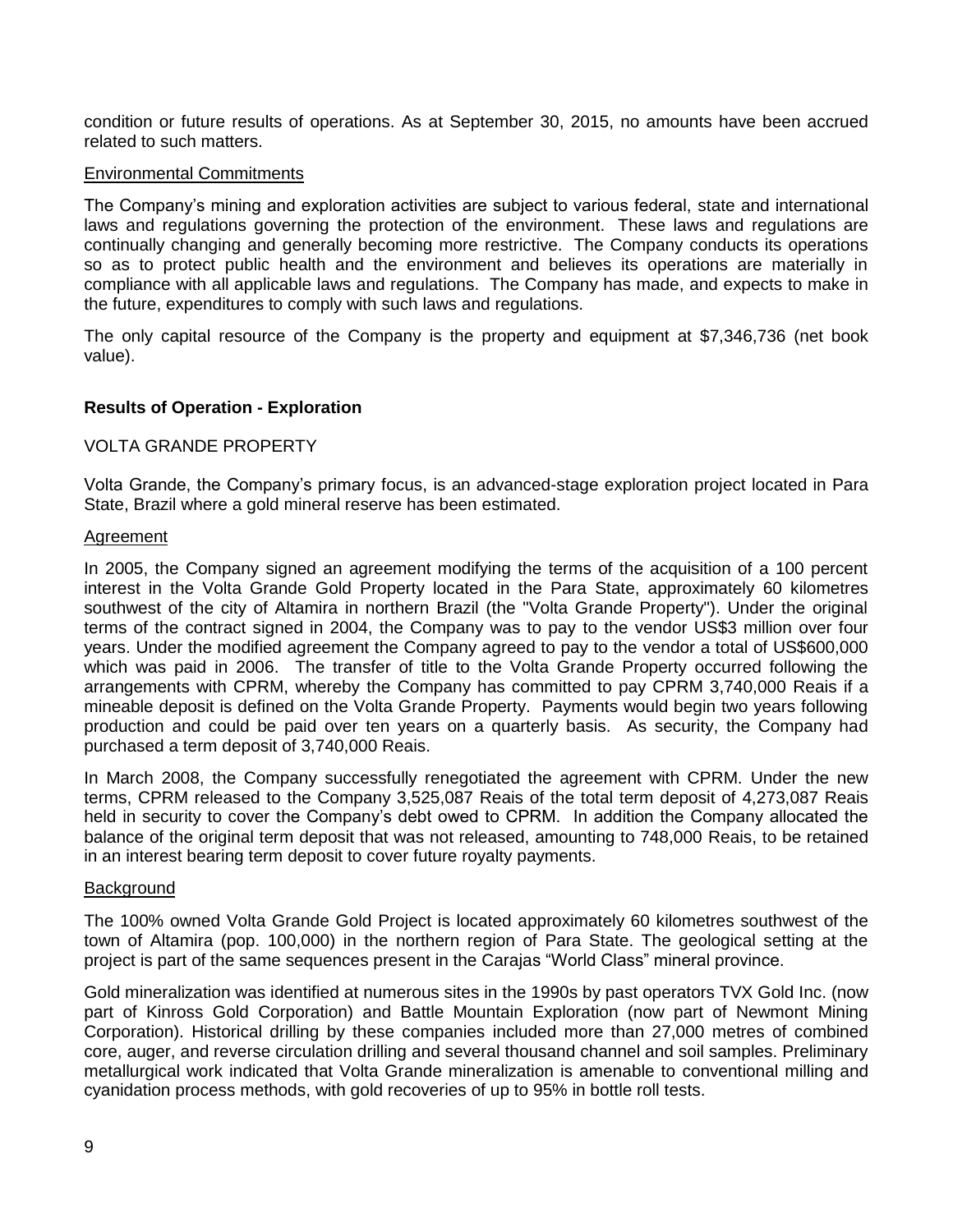The shear-hosted mineral resource at Volta Grande is contained in three main areas (Ouro Verde and Grota Sêca located in the North Block, and the South Block), all of which have or have had development in the form of artisanal workings. Within these areas, there are numerous narrow zones of high-grade gold mineralization, with potential for expansion along strike and at depth. There is also potential for the discovery of additional mineralized zones within the large alteration envelope in the host intrusives which has been traced for more than seven kilometres along strike. Two types of gold mineralization are present: primary gold in intrusive rocks and secondary gold in the saprolitic zone overlying the primary mineralization.

The property has been mined historically by garimpeiros (informal miners) for several decades using both open pit and underground mining methods with several shafts of 80 to 300 metres along highgrade veins. Grab samples from these shafts have assayed as high as 474.9 g/t Au.

Since 2010, the Belo Sun has carried out a large drill exploration program that consisted of over 700 drill holes for a total of over 180,000m drilled (mostly by diamond drilling) at Ouro Verde and Grota Sêca. The results outlined the size of the mineralizing system with a pit-constrained resource extending over 4km on strike and over 0.5km deep.

## Feasibility Study

In March 2015, the Company completed a Feasibility Study on its 100% owned Volta Grande Project. The Feasibility Study was prepared in accordance with the definitions set out in National Instrument 43- 101 (NI 43-101) of the Canadian Securities Administrators. Projections include:

- Annual gold production of 205,000 oz averaged over a 17.2 year mine life
- Post-tax Internal Rate of Return of 26% using a gold price of US\$1,200/oz
- Post-tax Net Present Value of US\$665 million at a 5% discount rate
- Initial capital costs of US\$298 million, including pre-production costs and taxes
- Average cash operating costs of US\$618/oz and all-in sustaining costs of US\$779/oz
- Proven and Probable mineral reserves of 3.8 million ounces of gold

|                          | <b>High Case</b> | <b>Base Case</b> | Low Case      |
|--------------------------|------------------|------------------|---------------|
| Gold Price (US\$ per oz) | \$1,300          | \$1,200          | \$1,100       |
|                          |                  |                  |               |
| Pre-Tax NPV (5%)         | \$1,171 million  | \$941 million    | \$712 million |
| Pre-Tax IRR              | 43%              | 36%              | <b>29%</b>    |
|                          |                  |                  |               |
| Post-Tax NPV (5%)        | \$855 million    | \$665 million    | \$472 million |
| Post-Tax IRR             | 32%              | 26%              | <b>20%</b>    |

Summary of Volta Grande Economic Results by Gold price

The Feasibility Study capital and operating cost estimates for the Volta Grande Project are summarized below.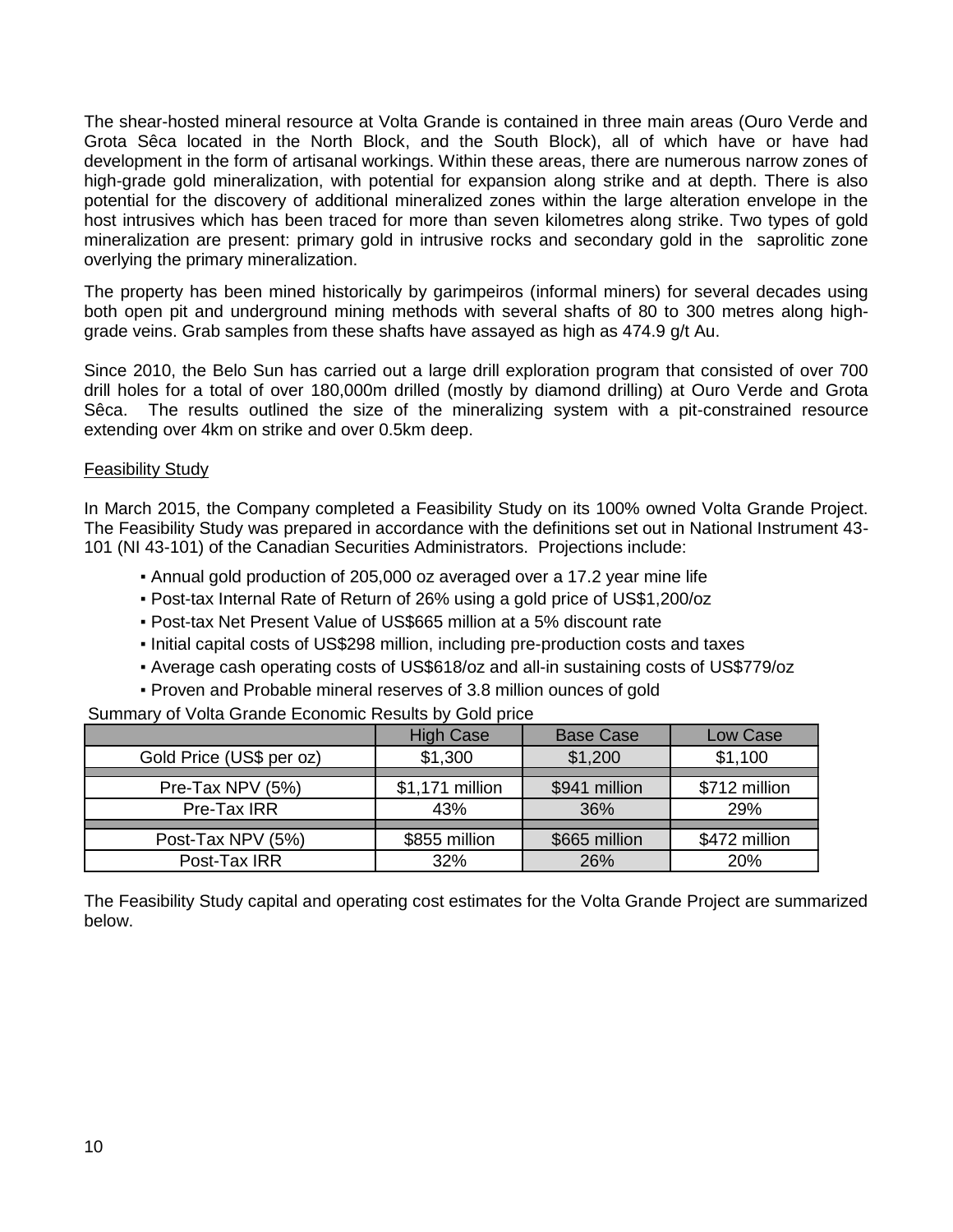Volta Grande Project Capital Expenditures Estimates Breakdown (Post-tax)

| <b>Initial Capital</b>                       |                      |
|----------------------------------------------|----------------------|
| Process & Infrastructure                     | \$244 million        |
| Mining                                       | \$20 million         |
| <b>Pre-Production Costs - Process</b>        | \$3 million          |
| <b>Pre-Production Costs - Mining</b>         | \$32 million         |
| Total -- Initial Capital                     | \$299 million        |
| Total -- Expanstion Capital                  | \$63 million         |
| Average Sustaining Capital over life of mine | \$7.3 million / year |

#### **Summary of Volta Grande Project Operating Cost Estimates Average Life-of-Mine Operating Cost**

| Mining                      | \$10.62/tonne milled |
|-----------------------------|----------------------|
| Processing                  | \$7.26/tonne milled  |
| G&A                         | \$0.84/tonne milled  |
| <b>Total Operating Cost</b> | \$18.72/tonne milled |
| <b>Cash Operating Cost</b>  | $$618$ /oz           |
| All in Sustaining Cost      | \$779/oz             |

## Volta Grande Mineral Reserves

The mineral reserves for the Volta Grande Project are based on the conversion of measured and indicated mineral resources within the current Feasibility Study mine plan. A portion of the measured mineral resources are converted directly to proven mineral reserves and a portion of the indicated mineral resources to probable reserves. The total fully diluted mineral reserves for the Volta Grande Project are shown below.

## **Volta Grande Project Proven and Probable Reserves\***

| <b>Classification</b>    | Tonnes (t)  | Gold Grade (g/t) | <b>Contained Gold (oz)</b> |
|--------------------------|-------------|------------------|----------------------------|
| Proven                   | 41,757,000  | 1.07             | 1,442,000                  |
| Probable                 | 74,212,000  | 0.98             | 2,346,000                  |
| <b>Proven + Probable</b> | 115,969,000 | 1.02             | 3,788,000                  |

*\*This mineral reserve estimate is as of March 25, 2015 and is based on the new mineral resource estimate dated March 2015. The mineral reserve calculation was completed under the supervision of Gordon Zurowski, P.Eng of AGP Mining Consultants Inc, who is a Qualified Person as defined under NI 43-101. Mineral reserves are stated within the final design pit based on a \$1020 gold price pit shell with a \$1,200 gold price for revenue. The cutoff grade was 0.37 g/t for Ouro Verde and 0.40 g/t for Grota Seca. The mining cost averaged \$10.90/tonne milled, processing was \$7.25/tonne milled and G&A was \$0.84/tonne milled. The process recovery averaged 93%. The exchange rate assumption applied was R\$3.10 equal to US\$1.00 The Feasibility Study only considers the Volta Grande open pit mineralized zones. The Feasibility Study does not include the South Block, nor the Greia Zone. Mineral resources that were part of the March 2015 mineral resource associated with South Block and underground mineral resources were left outside of the scope of the Feasibility Study.* 

# Mining

The Feasibility Study considers open pit mining using a 100% owner operated equipment fleet including trucks, loaders and drills. The mine has been designed to deliver an initial 3.5 million tonnes per year (10,000 tonnes per day) of mill feed and expand to 7 million tonnes per year (20,000 tonnes per day) reaching full production in Year 3. The Feasibility Study contemplates a mine that will extract ore over a 17.2-year period not including eight months of pre-production stripping. The Feasibility Study optimizes the mine plan for the first 11 years with an average delivered head grade of 1.3 g/t. Material from the last three months of pre-production stripping will be used to commission the process plant.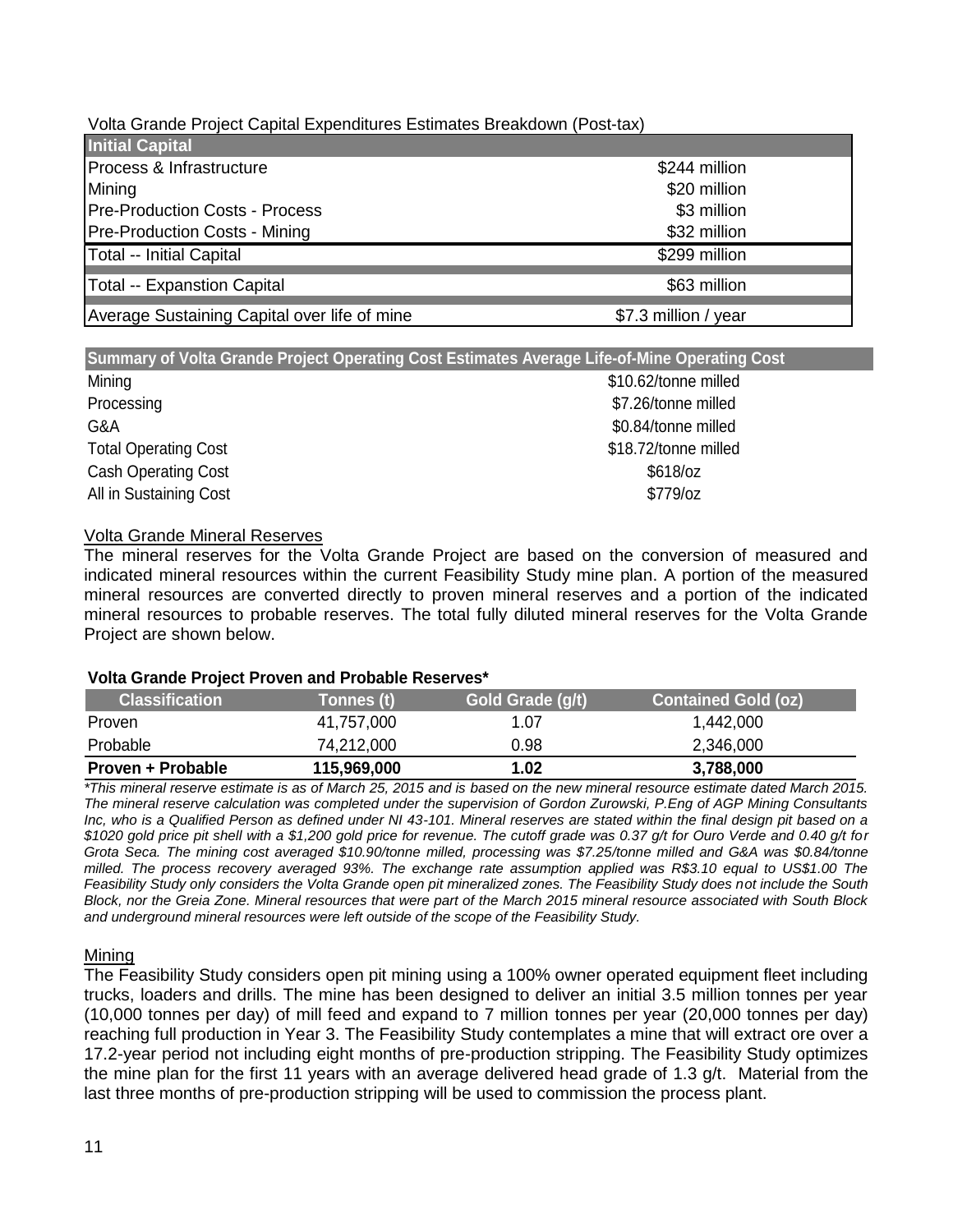The average strip ratio for the life of the mine is estimated at 4.3:1. Open pit bench heights of 10 meters will be mined and ore hauled with 136-tonne haul trucks and matching loading equipment. Best practice grade control drilling will be done with reverse circulation drilling and rock sampling on mine benches prior to blasting. This provides the greatest flexibility for grade control during operations while maintaining reasonable mine operating costs and production capability.

During the mining operation a stockpile will be maintained adjacent to the primary crushing plant to be used as supplemental feed as required to meet production targets, weather events and as mill feed in the later years of the operation. Waste rock will be hauled to dedicated waste management facilities near the open pits.

## **Metallurgy**

Extensive feasibility level test work was completed by SGS, using representative run-of-mine composites, that confirmed the material from the Volta Grande mineral deposits is amenable to a conventional crush, grind, gravity concentration, cyanide leach and carbon-in-pulp (CIP) flow sheet. Test work results indicated that 40% to 50% of the gold will be recovered in a gravity concentrate.

## Infrastructure

The Volta Grande Project is located in Pará State, approximately 60 kilometres south-east of the city of Altamira. Altamira is a major regional centre with a population of 150,000 and is serviced by a local airport and the Trans-Amazonian Highway. Altamira acts as the service center for many large industrial projects in the region.

The climate in the area of the Project is tropical with a rainy season from January to April and a dry season from May to December. The mean temperature is constant throughout the year (25°C to 30°C) and the relative humidity ranges from 65% to 85%.

Access to the mine site from the city of Altamira is by an existing 60 kilometer road that is paved for the first 30 kilometers. The remaining 30km of access road will be upgraded and paved during the mine operation.

Power for the Project will originate from a sub-station located 20 kilometres away and will be brought to the mine project by a 230 kV power line.

Water requirements for the Project will be provided by capturing precipitation and surface run-off. The water collected in storage ponds and augmented by reclaimed water from the tailings management facility will be sufficient to meet the operating requirements.

The scientific and technical information contained in the feasibility study pertaining to the Volta Grande Project has been reviewed and approved by the following Qualified Persons under NI 43-101: Dr. Jean Francois Couture, PGeo and Dr. Oy Leuangthong, P.Eng (Mineral Resource), of SRK Consulting (Canada) Inc.; Gordon Zurowski, P.Eng (Mining), of AGP Mining Consultants Inc.; Alexandre Luz, MAusIMM (Economic Analysis) of L&M Advisory; Aron Cleugh (Metallurgy and Process) and Stefan Gueorguiev, P.Eng (Infrastructure and Author of the Technical Report), of Lycopodium Minerals Canada Ltd., each of whom are independent of Belo Sun.

See Cautionary Statement Regarding Forward Looking Information.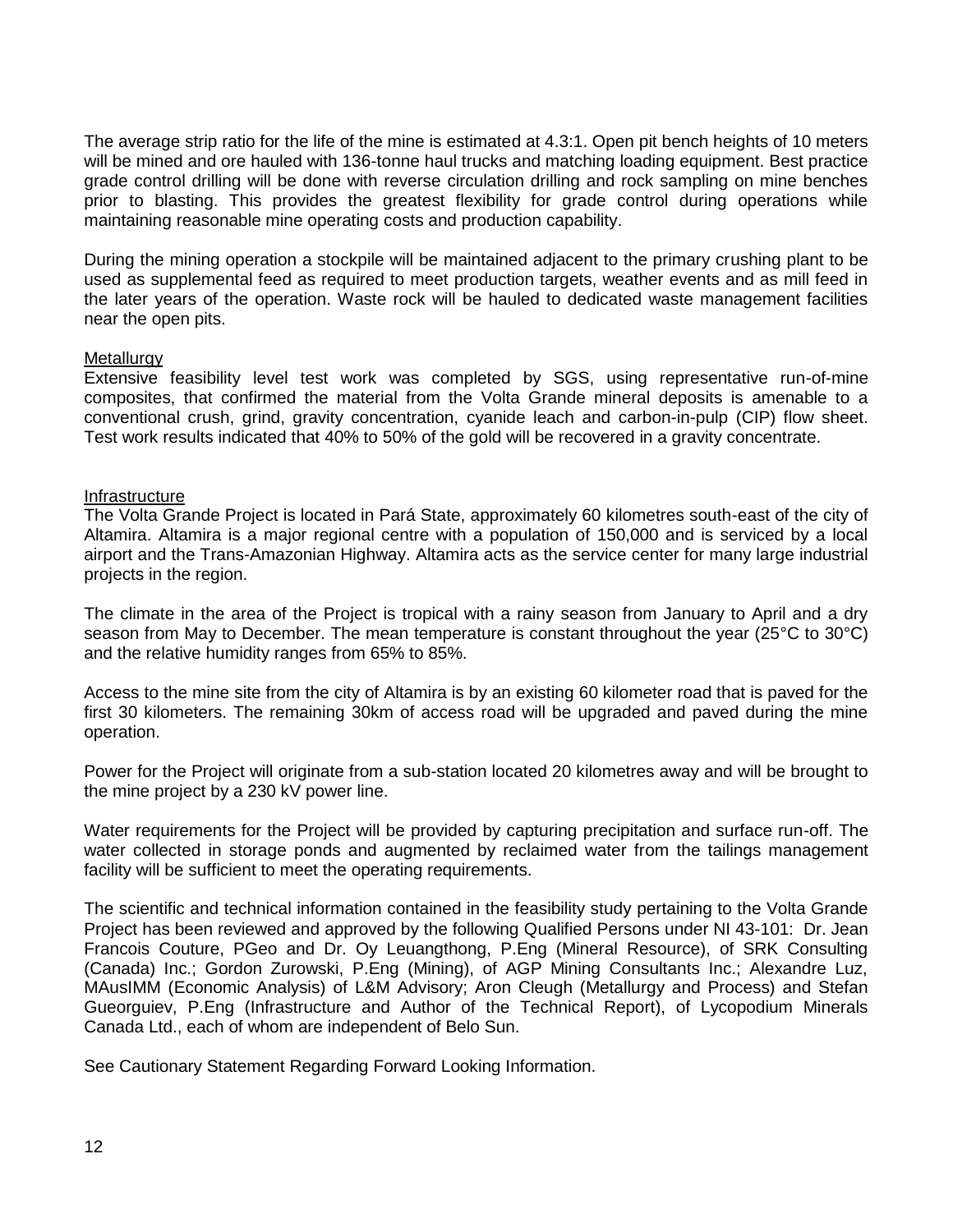The revised mineral resource estimate for the North Block of the Volta Grande Gold Project is outlined in the table below.

| Deposit     | Category                | Quantity              | <b>Gold Grade</b> | <b>Contained Gold</b> |  |  |  |  |  |  |
|-------------|-------------------------|-----------------------|-------------------|-----------------------|--|--|--|--|--|--|
|             |                         | Mt                    | g/t Au            | <b>KOZ</b>            |  |  |  |  |  |  |
|             | Ouro Verde Open Pit     |                       |                   |                       |  |  |  |  |  |  |
|             | Measured                | 750                   | 0.96              | 23                    |  |  |  |  |  |  |
| Saprolite   | Indicated               | 709                   | 0.78              | 18                    |  |  |  |  |  |  |
|             | <b>Inferred</b>         | 0.67                  | 5                 |                       |  |  |  |  |  |  |
|             | Measured                | 18,532                | 1.16              | 693                   |  |  |  |  |  |  |
| Unweathered | Indicated               | 52,647                | 1.06              | 1,796                 |  |  |  |  |  |  |
|             | <b>Inferred</b>         | 22,576                | 0.89              | 643                   |  |  |  |  |  |  |
|             |                         | Grota Seca Open Pit   |                   |                       |  |  |  |  |  |  |
|             | Measured                | 249                   | 0.96              | 8                     |  |  |  |  |  |  |
| Saprolite   | Indicated               | 1,386                 | 0.74              | 33                    |  |  |  |  |  |  |
|             | Inferred                | 832                   | 0.61              | 16                    |  |  |  |  |  |  |
|             | Measured                | 24,270                | 1.00              | 782                   |  |  |  |  |  |  |
| Unweathered | Indicated               | 54,611                |                   | 1,519                 |  |  |  |  |  |  |
|             | <b>Inferred</b>         | 12,557                | 0.82              | 332                   |  |  |  |  |  |  |
|             |                         | Junction Open Pit     |                   |                       |  |  |  |  |  |  |
|             | Measured                | 2                     | 1.53              | 0                     |  |  |  |  |  |  |
| Saprolite   | Indicated               | 215                   | 0.78              | 5                     |  |  |  |  |  |  |
|             | <b>Inferred</b>         | 82                    | 0.66              | $\overline{2}$        |  |  |  |  |  |  |
| Unweathered | Measured                | 271                   | 0.71              | 6                     |  |  |  |  |  |  |
|             | Indicated               | 2,950                 | 0.77              | 73                    |  |  |  |  |  |  |
|             | Inferred                | 1,491                 | 0.75              | 36                    |  |  |  |  |  |  |
|             |                         | Greia Open Pit        |                   |                       |  |  |  |  |  |  |
| Saprolite   | <b>Inferred</b>         | 512                   | 1.06              | 17                    |  |  |  |  |  |  |
| Unweathered | <b>Inferred</b>         | 1,503                 | 2.04              | 98                    |  |  |  |  |  |  |
|             |                         | <b>Total Open Pit</b> |                   |                       |  |  |  |  |  |  |
|             | Measured                | 44,075                | 1.07              | 1,512                 |  |  |  |  |  |  |
|             | Indicated               | 112,518               | 0.95              | 3,444                 |  |  |  |  |  |  |
|             | Measured +<br>Indicated | 156,593               | 0.98              | 4,956                 |  |  |  |  |  |  |
|             | <b>Inferred</b>         | 39,767                | 0.90              | 1,151                 |  |  |  |  |  |  |

Notes:

(1) The 0.4 g/t Au open pit cut-off grade underlying the resource estimates is based on a number of parameters and assumptions including gold price of US\$1,400 per troy ounce, pit angles set at 31 degrees for saprolite and 53 degrees for hard rock, and metallurgical gold recovery of 94% for unweathered and weathered rock. Assumed costs are as follow: open pit mining costs of US\$2.05/tonne of ore, process costs of US\$8.12/tonne, general & administrative costs of US\$0.99/tonne, royalty of 1%.

(2) The quantity and grade of reported inferred mineral resources in this estimation are uncertain in nature and there has been insufficient exploration to define the inferred mineral resources as Indicated or measured mineral resources and it is uncertain if further exploration will result in upgrading them to indicated or measured mineral resource categories.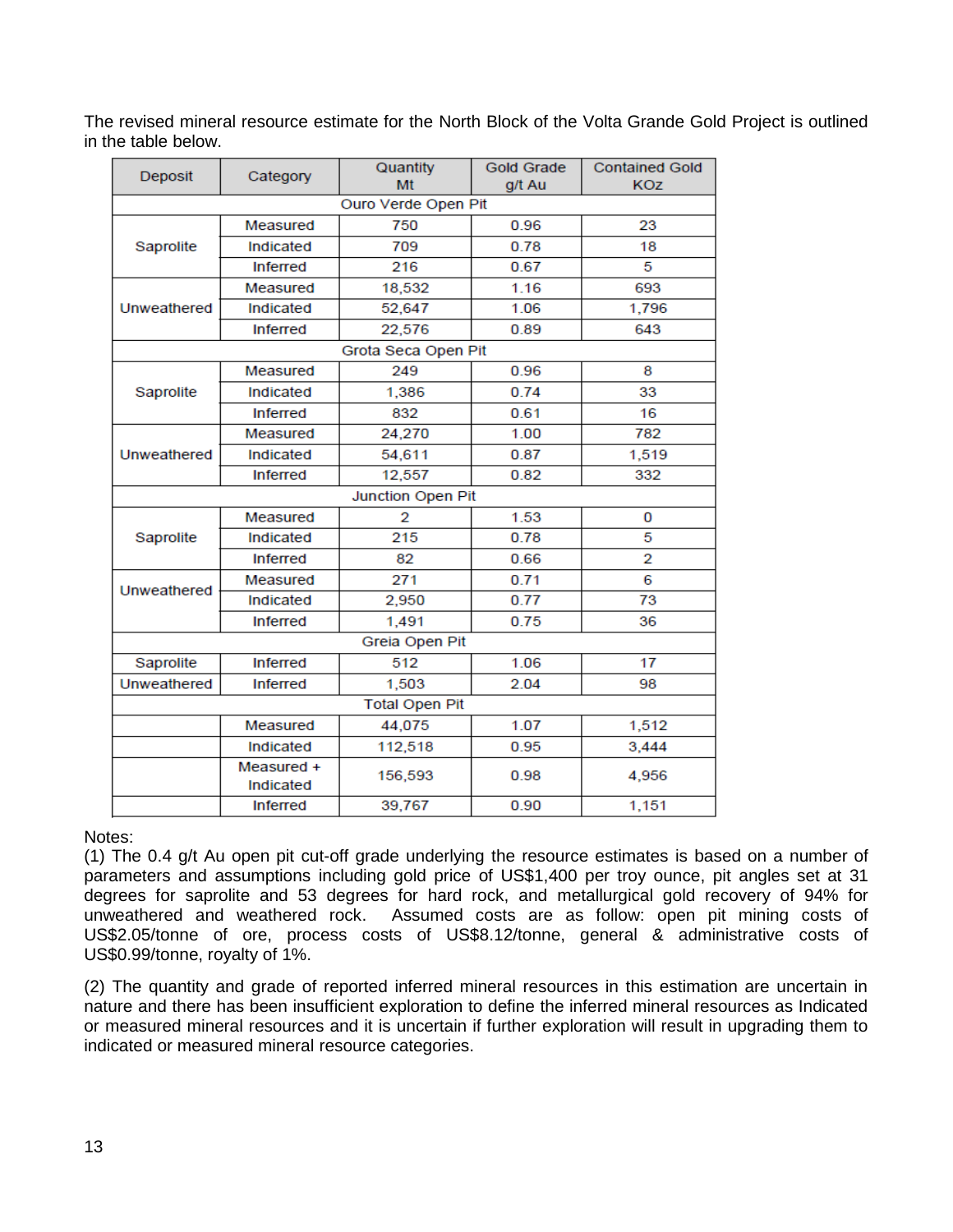(3) The mineral resources have been classified according to the Canadian Institute of Mining, Metallurgy and Petroleum Standards for Mineral Resources and Reserves (November 2010). The effective date of this mineral resource estimate is March 30, 2015.

(4) The mineral resource estimate was authored Dr. Oy Leuangthong, P.Eng, a Qualified Person as defined by National Instrument 43-101 and is independent of Belo Sun. SRK Consulting (Canada) Inc. is not aware of any legal, political, environmental or other risks that could materially affect the potential development of the mineral resources.

Below is a summary of the mineral resource estimation parameters pertinent to the current resource.

The estimation was prepared for the gold deposits located in the North Block. Four zones were separated. The majority of the estimation was carried out for the Ouro Verde and Grota Sêca deposits. The Greia zone was separated from Grota Sêca, it consists of a near-pit target to the North of the Grota Sêca deposit. The Junction Zone is the connection between Ouro Verde and Grota Sêca. It highlights some exploration potential along strike length between the two deposits.

The database consists of a total of 33,191 metres of drilling obtained from previously reported drilling and from 180,650 metres of drilling completed and assayed by Belo Sun since April 2010, for the Ouro Verde and Grota Sêca deposits.

The mineralized zones at the Ouro Verde deposit extend for about 2,400 m along strike whereas the Grota Sêca extends for 2,900m along strike.

For each deposit, Very Low, Low, Medium and High Grade domains where modelled in hard rock as well as in saprolite. The gold mineralization thickness ranges from 2 to 70 metres.

The composite length selected was 2.0 m. Residual composite of length of 0.5m and longer where included in the resource estimation.

Capping analysis was performed on composites for all grade domains. All domains were capped except High Grade Saprolite.

All estimations are based on a fully diluted block model with unitary dimension of 5 m E, 5 m N and 5 m elevation rotated -17° clockwise.

Three estimation passes with progressively relaxed parameters were used for each grade domain. The grade estimation was done using ordinary kriging interpolation. Additional restrictions were set to constrain the grade and radius of influence for the high grade part of the Mid Grade Domain.

Classification was performed using the density of the informing composites. Measured blocks are informed by composites at average distances of 25m (maximum distance is 40m). Indicated blocks are informed by composites at average distances of 50m (maximum distance of 80m).

Tonnage estimates are based on rock specific gravity of 2.75 tonnes per cubic metre for the Grota Sêca and Ouro Verde deposits, and 1.36 tonnes per cubic metre for saprolite.

## Environmental licensing

In December 2013, the Environmental Council of Para State, Brazil (COEMA) approved the Environmental Impact Assessment ("EIA") for Belo Sun's Volta Grande Project (see press release dated November 18, 2013). The approval of the Environmental Impact Assessment and receipt of the Previous Licence (LP) is a key milestone in the advancement of the project towards construction phase. The Company received its Previous Licence in February 2014, which was issued with conditions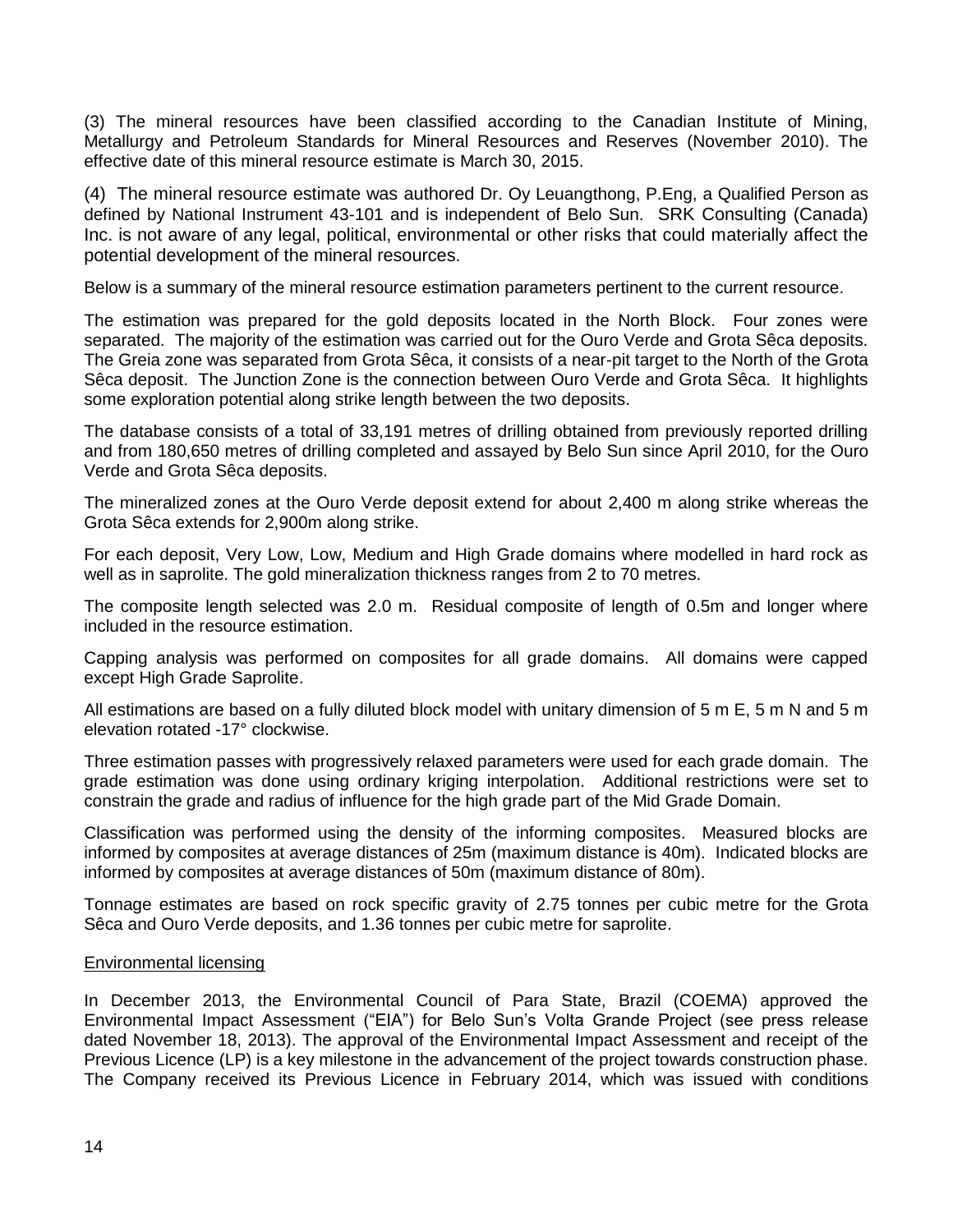related to training and capacity building, environmental monitoring, social education and development of local industries.

The Company has built a training centre in the local village and has commenced training and capacity building workshops in conjunction with the Federal and Pará State agencies. As well, the Company has commenced a study on the indigenous peoples in the region as part of the conditions of the LP. This study will involve consultation with the indigenous tribes and other potential indigenous stakeholders in the region.

In February 2015 Belo Sun submitted its application for the Installation Licence (LI).

## Community relations

The Company has opened a new office in the city of Senador Jose Porfirio, the municipality that hosts the Volta Grande Project, in order to improve communication and opportunities between the Company and the local community. The office is located in the downtown core, near the City Hall where City Council and other public institutions are located.

Belo Sun is also contributing to the improved accessibility of public services such as health care and education to the local population near the Volta Grande Project by helping to transport doctors, nurses, dentists and teachers to the area. These efforts are on the Company's behalf to promote the eradication of malaria in the Volta Grande area. Belo Sun also provides transportation on the weekends to 20 local area residents who take a four hour round trip boat ride to attend mining-oriented technical courses in the city of Altamira.

## **Off Balance Sheet Arrangements**

The Company is not committed to any off-balance sheet arrangements.

# **Related Party Transactions**

During the nine months ended September 30, 2015 and 2014, the Company entered into the following transactions in the ordinary course of business with related parties that are not subsidiaries of the Company.

|                             | Purchases of goods/services |                                     |   |        |               |                   |      |         |
|-----------------------------|-----------------------------|-------------------------------------|---|--------|---------------|-------------------|------|---------|
|                             |                             | Three months ended<br>September 30, |   |        |               | Nine months ended |      |         |
|                             |                             |                                     |   |        | September 30, |                   |      |         |
|                             |                             | 2015                                |   | 2014   | 2015          |                   | 2014 |         |
| 2227929 Ontario Inc.        | \$                          | 90,000                              | S | 90,092 | \$            | 270,000           | \$   | 250,840 |
| Forbes & Manhattan, Inc.    |                             | 75,000                              |   | 75,000 |               | 425,000           |      | 225,000 |
| Les Consultants Geo Habilis |                             | 15,000                              |   | ۰      |               | 15,000            |      |         |
| Falcon Metais Ltda.         |                             | 15,668                              |   | 46.770 |               | 89,345            |      | 131,358 |

The Company shares office space with other companies who may have common officers and directors. The costs associated with the use of this space, including the provision of office equipment and supplies, are administered by 2227929 Ontario Inc. to whom the Company pays a monthly fee of \$30,000. 2227929 Ontario Inc. does not have any officers or directors in common with the Company.

Mr. Stan Bharti, a director of the Company, is the Executive Chairman of Forbes & Manhattan, Inc., a corporation that provides administrative and consulting services to the Company, including but not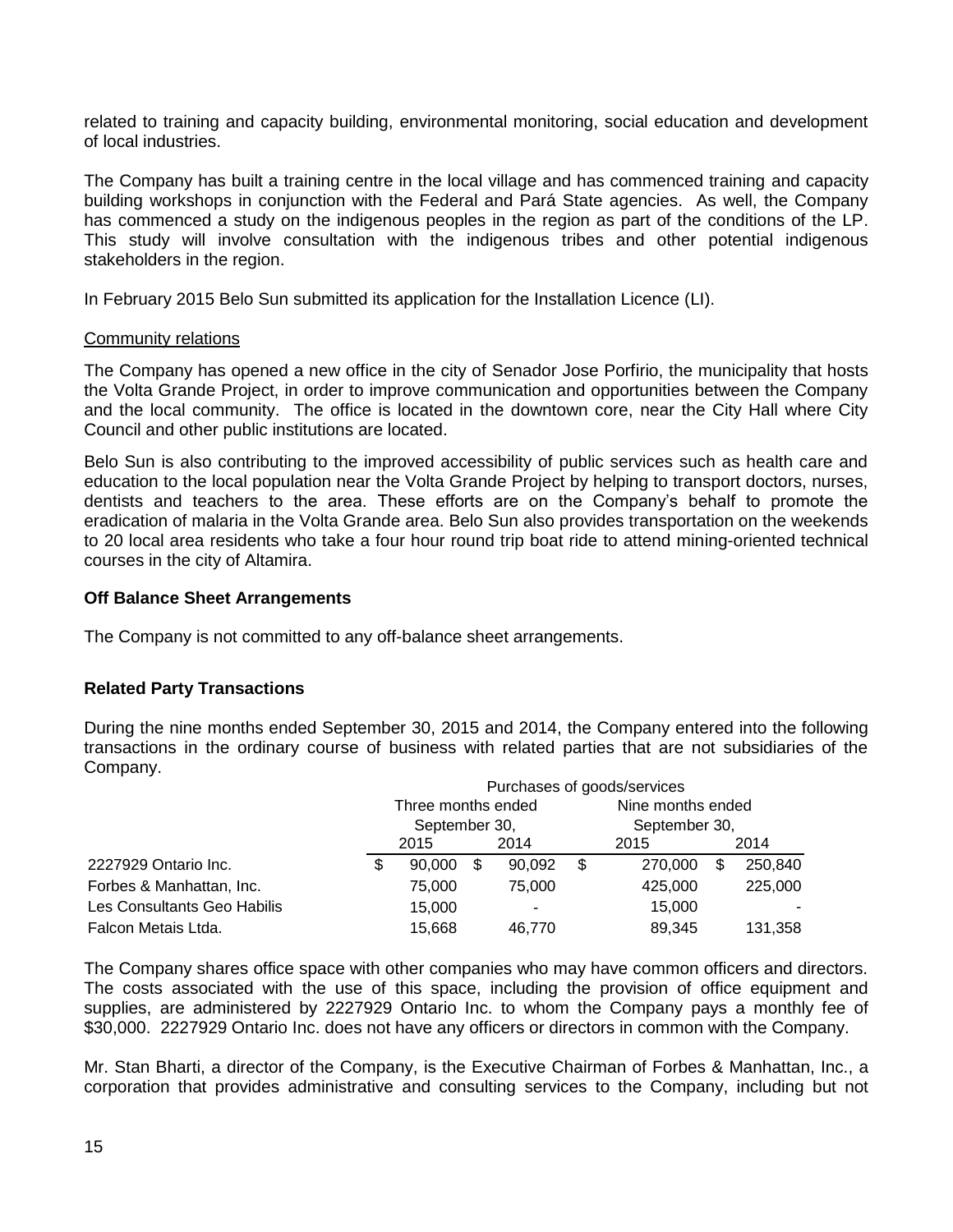limited to strategic planning and business development. Forbes & Manhattan, Inc. charges a monthly consulting fee of \$25,000.

Mr. Stéphane Amireault, an officer of the Company, is an officer of Les Consultants Geo Habilis, a company that provides geological services to the Company from time to time.

Mr. Helio Diniz, a former director of the Company, is an officer of Falcon Metais Ltda., a company providing exploration and administration services to the Company in Brazil, including bookkeeping and secretarial services. In addition to the above referenced transactions, the Company sold various computer and office equipment to Falcon Metais Ltda. during the nine months ended September 30, 2015 for proceeds of R\$50,000 (\$21,790).

The following balances were outstanding at the end of the reporting period:

|                                       | Amounts owed by related<br>parties |        |  |                | Amounts owed to related<br>parties |        |      |         |
|---------------------------------------|------------------------------------|--------|--|----------------|------------------------------------|--------|------|---------|
|                                       | 30-Sep-15 31-Dec-14                |        |  |                | 30-Sep-15 31-Dec-14                |        |      |         |
| Falcon Metais Ltda.                   | \$                                 | $-$ \$ |  | $\blacksquare$ | \$.                                | 3.191  | - \$ | 44.293  |
| Les Consultants Geo Habilis           |                                    | ۰      |  | ٠              |                                    | 8.814  |      | ۰       |
| Directors and officers of the Company |                                    | -      |  | ٠              |                                    | 51,834 |      | 233,393 |

The amounts outstanding are unsecured and will be settled in cash. No guarantees have been given or received. No expense has been recognized in the current or prior periods for bad or doubtful debts in respect of the amounts owed by related parties.

*Compensation of key management personnel of the Company*

The remuneration of directors and other members of key management personnel during the period were as follows:

|                      | Three months ended |  |         |  | Nine months ended |                        |  |  |
|----------------------|--------------------|--|---------|--|-------------------|------------------------|--|--|
|                      | September 30,      |  |         |  | September 30,     |                        |  |  |
|                      | 2015               |  | 2014    |  | 2015              | 2014                   |  |  |
| Short-term benefits  | 467.685 \$         |  | 514.782 |  |                   | 2,401,935 \$ 1,334,782 |  |  |
| Share-based payments |                    |  | ۰       |  | 1.641.000         |                        |  |  |

In accordance with IAS 24 Related Party Disclosures, key management personnel are those persons having authority and responsibility for planning, directing and controlling the activities of the Company, directly or indirectly, including any directors (executive and non-executive) of the Company.

The remuneration of directors and key executives is determined by the compensation committee having regard to the performance of individuals and market trends.

More detailed information regarding the compensation of officers and directors of the Company is disclosed in the management information circular. The management information circular is available under profile of the Company on SEDAR at [www.sedar.com.](http://www.sedar.com/)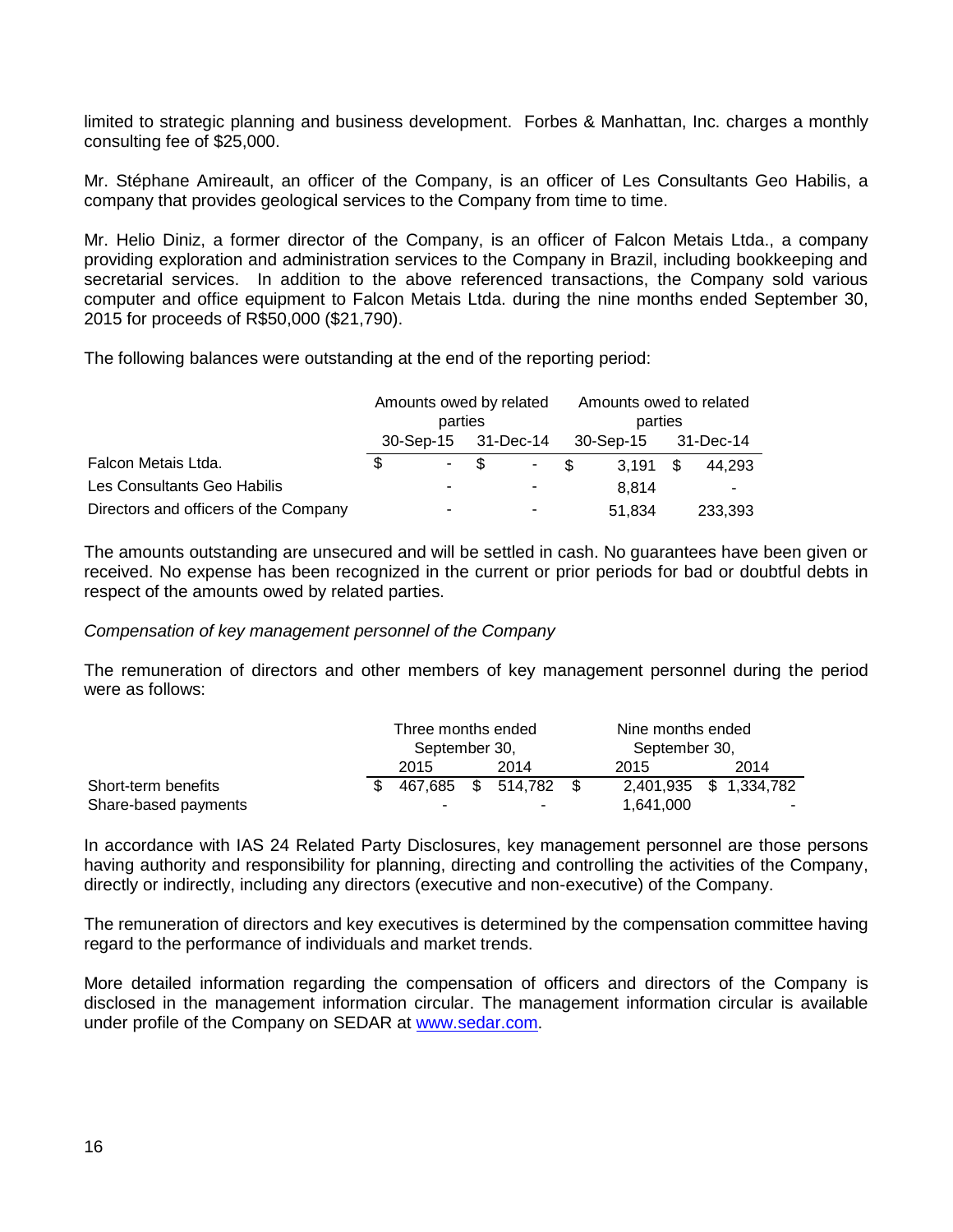# **Financial Instruments and Other Instruments**

The carrying value of cash and cash equivalents, prepaid expenses, sundry receivable, accounts payable and finance leases approximate their fair values due to the short maturity of those instruments.

The Company's risk exposures and their impacts on the Company's financial instruments are summarized below. There have been no significant changes in the risks, objectives, policies and procedures for managing risk during the nine months ended September 30, 2015.

#### Credit risk

Credit risk arises from the non-performance by counterparties of contractual financial obligations. The Company's primary counterparty related to its cash and cash equivalents and term investment carry an investment grade rating as assessed by external rating agencies. The Company maintains all of its cash and cash equivalents and term investment with major Canadian, British, US and Brazilian financial institutions. Deposits held with these institutions may exceed the amount of insurance provided on such deposits.

The Company's maximum exposure to credit risk at the balance sheet date is the carrying value of cash and cash equivalents, term investment and sundry receivables.

#### Liquidity risk

The Company manages liquidity risk by maintaining adequate cash and cash equivalent balances. The Company continuously monitors and reviews both actual and forecasted cash flows, and also matches the maturity profile of financial assets and liabilities.

As at September 30, 2015, the Company had current assets of \$12,175,173 to settle current liabilities of \$3,304,679. Approximately \$3,020,000 of the Company's financial liabilities as at September 30, 2015 have contractual maturities of less than 30 days and are subject to normal trade terms.

## Market risk

## (a) Interest rate risk

The Company's cash equivalents are subject to interest rate cash flow risk as they carry variable rates of interest. The Company's interest rate risk management policy is to purchase highly liquid investments with a term to maturity of one year or less on the date of purchase.

Based on cash and cash equivalent balances on hand at September 30, 2015, a 0.1% change in interest rates could result in a corresponding change in net loss of approximately \$12,000 (December 31, 2014 - \$5,400).

#### Currency Risk

As the Company operates on an international basis, foreign exchange risk exposures arise from transactions and balances denominated in foreign currencies. The Company's foreign currency risk arises primarily with respect to the United States dollar and Brazilian Reais. Fluctuations in the exchange rates between these currencies and the Canadian dollar could have a material effect on the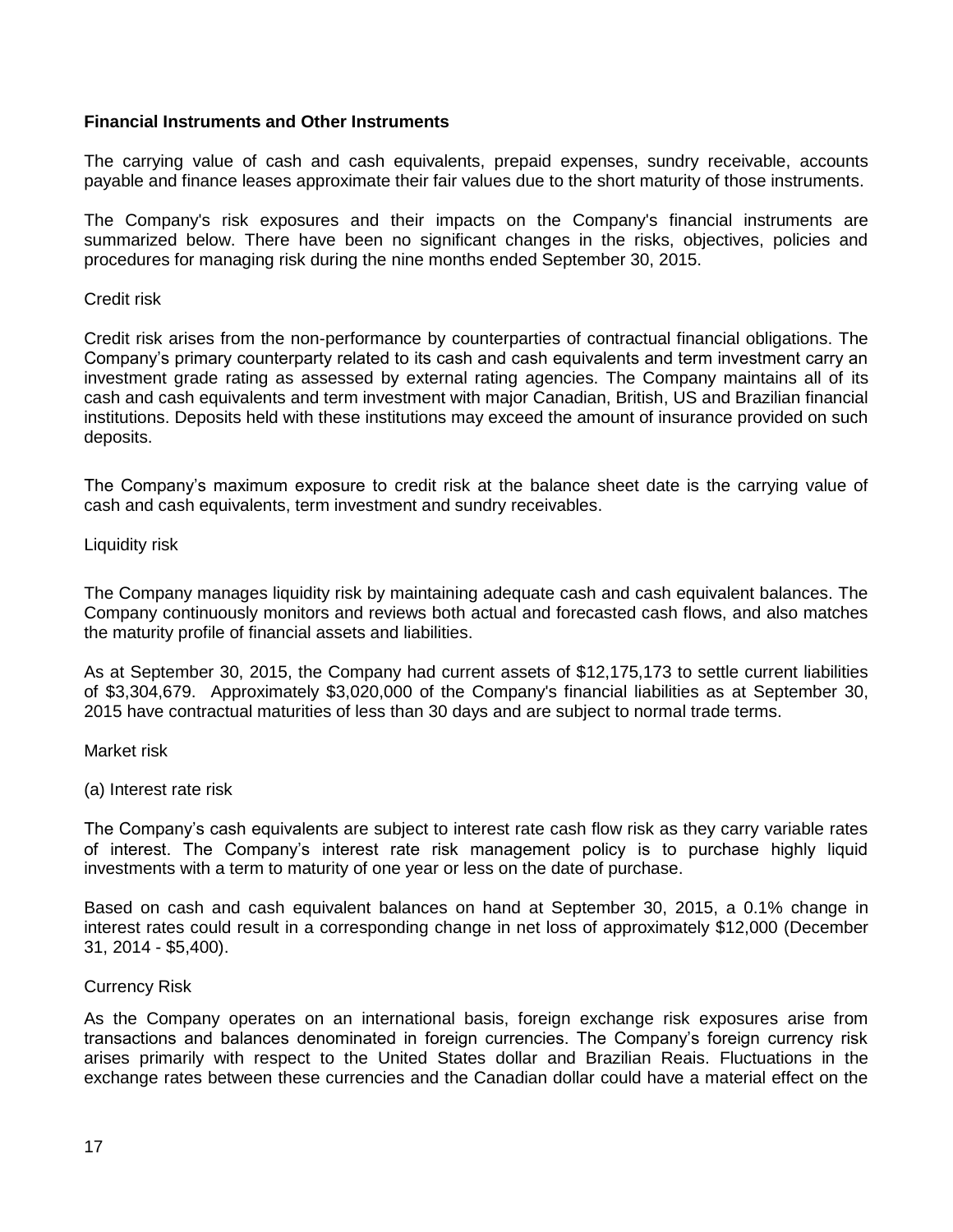Company's business, financial condition and results of operations. The Company does not engage in any hedging activity to mitigate this risk.

A strengthening of \$0.01 in the United States dollar against the Brazilian Reais would have decreased net income by approximately \$63,000 for the nine months ended September 30, 2015 (September 30, 2014 - \$46,000). A strengthening of \$0.01 in the Canadian dollar against the United States dollar would have decreased other comprehensive income by approximately \$16,000 for the nine months ended September 30, 2015 (September 30, 2014 - \$19,000). At September 30, 2015, one Canadian dollar was equal to 0.7493 United States dollars (September 30, 2014 – 0.8929) and one Canadian dollar was equal to 2.9542 Brazilian Reais (September 30, 2014 – 2.1848).

As at September 30, 2015 the monetary balances in non-Canadian dollar currencies are as follows:

|                                          |    |             |  | <b>Brazilian Reais</b> United States Dollar |  |
|------------------------------------------|----|-------------|--|---------------------------------------------|--|
| Cash                                     | \$ | 1,381,137   |  | 7,433                                       |  |
| Accounts receivable and prepaid expenses |    | 174,435     |  |                                             |  |
| Long term investment                     |    | 1,330,972   |  |                                             |  |
| Accounts payable                         |    | (8,749,158) |  | (526)                                       |  |
| Lease payable                            |    | (409, 907)  |  |                                             |  |
|                                          | \$ | (6,272,521) |  | 6,907                                       |  |

## **Outstanding Share Data**

Authorized unlimited common shares without par value – 359,642,915 are issued and outstanding as at November 12, 2015.

Authorized unlimited special shares – zero outstanding.

There were no warrants outstanding as at November 12, 2015.

Stock options outstanding as at November 12, 2015 are as follows:

| Number of stock options | Exercise |      |             |  |
|-------------------------|----------|------|-------------|--|
| outstanding             | price    |      | Expiry date |  |
|                         |          |      |             |  |
| 500,000                 | \$       | 0.89 | 5-Dec-15    |  |
| 2,014,000               | \$       | 1.33 | 21-Apr-16   |  |
| 1,652,000               | \$       | 1.15 | 31-Jan-17   |  |
| 100,000                 | \$       | 1.17 | 14-Jun-17   |  |
| 1,290,000               | \$       | 1.15 | $3$ -Jul-17 |  |
| 730,000                 | \$       | 1.15 | 10-Jul-17   |  |
| 150,000                 | \$       | 1.70 | 29-Nov-17   |  |
| 200,000                 | \$       | 1.14 | 9-Apr-18    |  |
| 2,875,000               | \$       | 0.71 | 19-Aug-18   |  |
| 6,678,000               | \$       | 0.12 | 19-Nov-19   |  |
| 10,170,000              | \$       | 0.22 | 6-Apr-20    |  |
| 1,200,000               | \$       | 0.22 | 8-Jun-20    |  |
| 27,559,000              |          |      |             |  |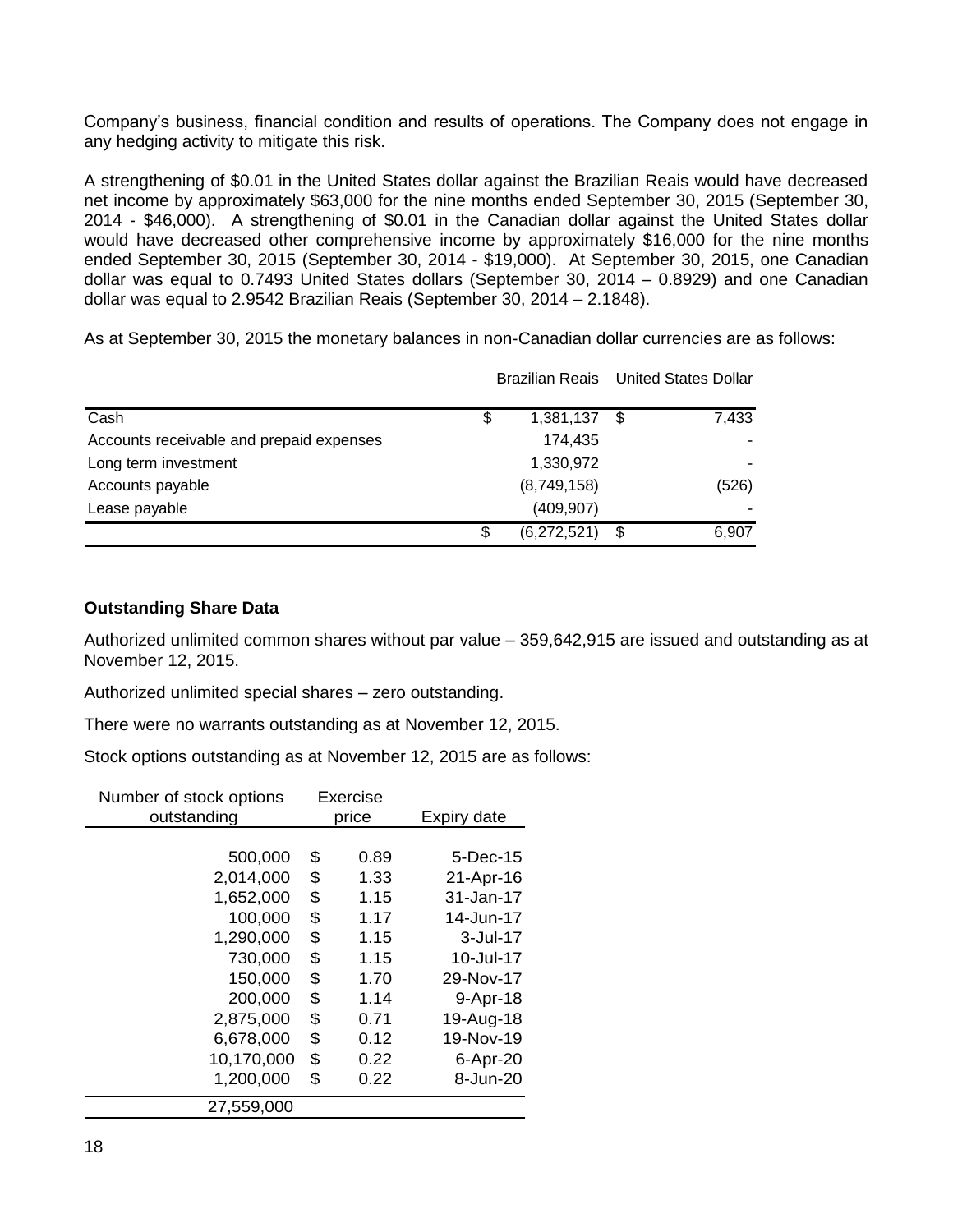## **Risks and Uncertainties**

The operations of the Company are speculative due to the high-risk nature of its business, which are the acquisition, financing, exploration and development of mining properties. These risk factors could materially affect the Company's future operating results and could cause actual events to differ materially from those described in forward–looking information relating to the Company. Please refer to the Company's Annual Information Form for the year ended December 31, 2014 filed on SEDAR on March 27, 2015 for a full description of the Company's risks in addition to those highlighted below.

## Nature of Mining, Mineral Exploration and Development Projects

Development projects have no operating history upon which to base estimates of future capital and operating costs. For development projects, resource estimates and estimates of operating costs are, to a large extent, based upon the interpretation of geologic data obtained from drill holes and other sampling techniques, and feasibility studies, which derive estimates of capital and operating costs based upon anticipated tonnage and grades of ore to be mined and processed, ground conditions, the configuration of the mineral deposit, expected recovery rates of minerals from ore, estimated operating costs, and other factors. As a result, actual production, cash operating costs and economic returns could differ significantly from those estimated. It is not unusual for new mining operations to experience problems during the start-up phase, and delays in the commencement of production often can occur.

Mineral exploration is highly speculative in nature. There is no assurance that exploration efforts will be successful. Even when mineralization is discovered, it may take several years until production is possible, during which time the economic feasibility of production may change. Substantial expenditures are required to establish measured, indicated and inferred mineral resources through drilling. Upon completion of a feasibility study, with an accompanying economic analysis, proven and probable mineral reserves may be estimated. Because of these uncertainties, no assurance can be given that exploration programs will result in the expansion of mineral resources or the establishment of mineral reserves. There is no certainty that the expenditures made towards the search and evaluation of mineral deposits will result in discoveries or development of commercial quantities of ore.

## Mineral Resource and Mineral Reserve Estimates May be Inaccurate

There are numerous uncertainties inherent in estimating mineral resources and reserves, including many factors beyond the control of the Corporation. Such estimates are a subjective process, and the accuracy of any mineral resource or reserve estimate is a function of the quantity and quality of available data and of the assumptions made and judgments used in geological interpretation. These amounts are estimates only and the actual level of recovery of minerals from such deposits may be different. Differences between management's assumptions, including economic assumptions such as metal prices, market conditions and actual events could have a material adverse effect on the Corporation's mineral resource and reserve estimates, financial position and results of operations.

## Uncertainty Relating to Mineral Resources

Mineral resources that are not mineral reserves do not have demonstrated economic viability. Due to the uncertainty that may attach to mineral resources, there is no assurance that mineral resources will be upgraded to mineral reserves.

## Licences and Permits, Laws and Regulations

The Corporation's exploration and development activities, including mine, mill and infrastructure facilities, require permits and approvals from various government authorities, and are subject to extensive federal, state and local laws and regulations governing prospecting, development, production, transportation, exports, taxes, labour standards, occupational health and safety, mine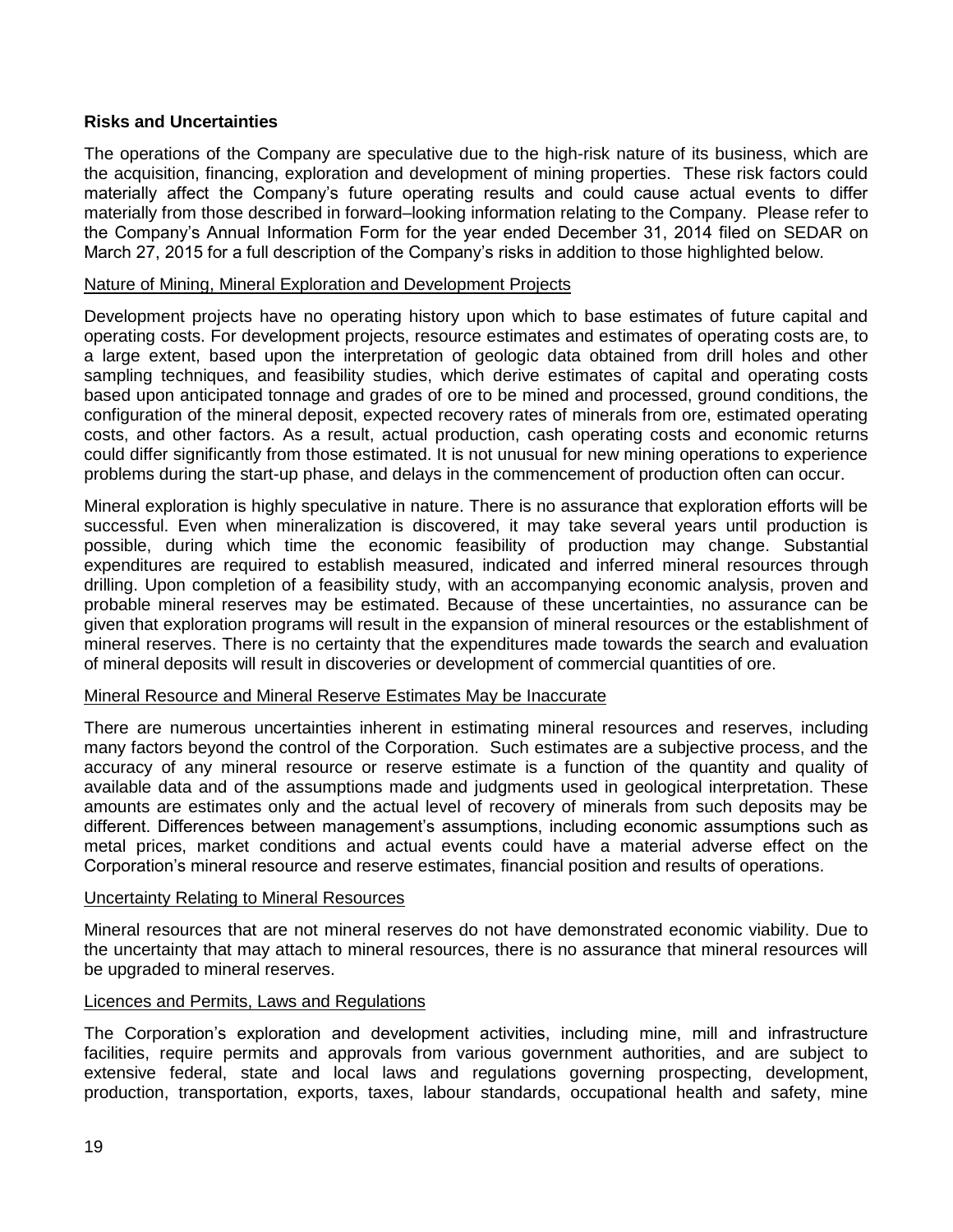safety and other matters. Such laws and regulations are subject to change, can become more stringent and compliance can therefore become more time consuming and costly. In addition, the Corporation may be required to compensate those suffering loss or damage by reason of its activities. The Corporation will be required to obtain additional licences and permits from various governmental authorities to continue and expand its exploration and development activities. There can be no assurance that the Corporation will be able to maintain or obtain all necessary licences, permits and approvals that may be required to explore and develop its properties, commence construction or to operate its mining facilities.

The costs and potential delays associated with obtaining the necessary authorizations and licences and complying with these authorizations, licences and applicable laws and regulations could stop or materially delay or restrict the Corporation from proceeding with the development of the Volta Grande Gold Project. Any failure to comply with applicable laws, regulations, authorizations or licences, even if inadvertent, could result in interruption or termination of exploration, development or mining operations or logistics operations, or material fines, penalties or other liabilities which could have a material adverse effect on the Corporation's business, properties, results of operations, financial condition or prospects. The Corporation can make no assurance that it will be able to maintain or obtain all of the required mineral licences and authorizations on a timely basis, if at all. The Corporation only has exploration permits and the preliminary licence which was granted on December 2, 2013. There is no assurance that it will obtain the corresponding mining concessions, or that if they are granted, that the process will not be heavily contested and thus costly and time consuming to the Corporation. In addition, it may not obtain one or more licences. Any such failure may have a material adverse effect on the Corporation's business, results of operations and financial condition.

The Environmental Secretary Office of the State of Pará is the regulatory authority responsible for evaluating and determining the appropriateness of preliminary licences. As part of the standard application process the Environmental Secretary Office holds public hearings. There can be no assurances that the Environmental Secretary Office of the State of Pará will grant a licence to the Corporation.

# **Environmental**

The Company's activities are subject to extensive federal, state and local laws and regulations governing environmental protection and employee health and safety. Environmental legislation is evolving in a manner that is creating stricter standards, while enforcement, fines and penalties for noncompliance are more stringent. The cost of compliance with changes in governmental regulations has the potential to reduce the profitability of operations. Furthermore, any failure to comply fully with all applicable laws and regulations could have significant adverse effects on the Company, including the suspension or cessation of operations.

The current and future operations of the Corporation, including development and mining activities, are subject to extensive federal, state and local laws and regulations governing environmental protection, including protection and remediation of the environment and other matters. Activities at the Corporation's properties may give rise to environmental damage and create liability for the Corporation for any such damage or any violation of applicable environmental laws. To the extent the Corporation is subject to environmental liabilities, the payment of such liabilities or the costs that the Corporation may incur to remedy environmental pollution would reduce otherwise available funds and could have a material adverse effect on the Corporation. If the Corporation is unable to fully remedy an environmental problem, it might be required to suspend operations or enter into interim compliance measures pending completion of the required remedy. The potential exposure may be significant and could have a material adverse effect. The Corporation intends to minimize risks by taking steps to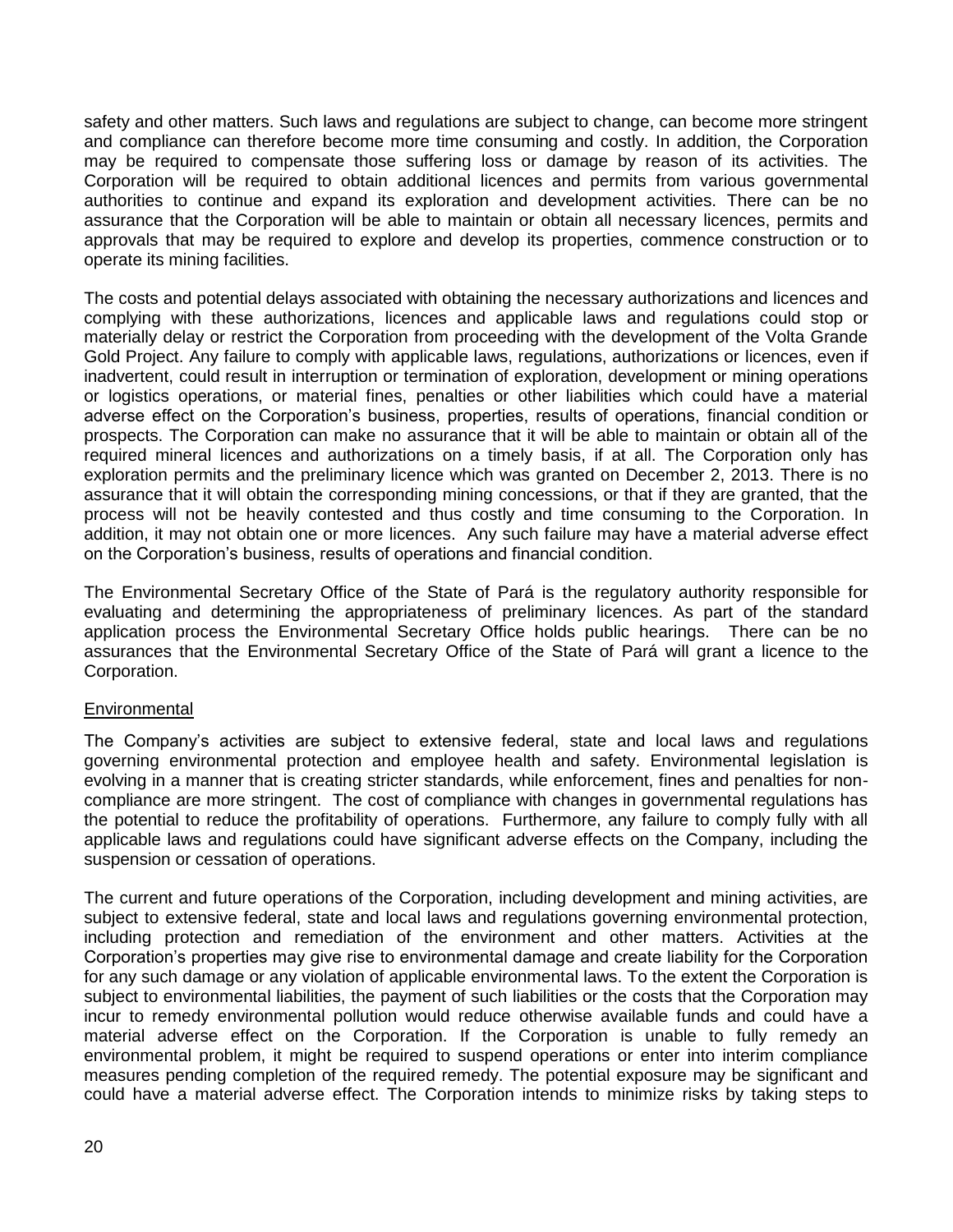ensure compliance with environmental, health and safety laws and regulations and operating to applicable environmental standards.

Many of the local, state and federal environmental laws and regulations require the Corporation to obtain licenses for its activities. The Corporation must update and review its licenses from time to time, and is subject to environmental impact analyses and public review processes prior to approval of new activities. In particular, the Corporation's mineral project is located in the Volta Grande do Xingu region, in the area proximal to where the Belo Monte hydroelectric plant is being constructed, on the Xingu River, which is one of the Amazon's most important rivers. Due to the existence of communities of indigenous peoples and the region's biodiversity, the environmental licensing process of the Belo Monte dam has attracted a great deal of attention from the local communities, non-governmental organizations, the Federal Public Prosecutor Office, the Brazilian Institute of Environment and Renewable Natural Resources, and other Brazilian and foreign institutions. Therefore, environmental licensing of the Volta Grande Gold Project and relations with local communities may be more challenging and time consuming and subject to greater scrutiny as compared to the environmental licensing process and community and social relations for other mineral projects conducted in Brazil. Belo Sun can make no assurance that it will be able to maintain or obtain all of the required environmental and social licenses on a timely basis, if at all.

In addition, it is possible that future changes in applicable laws, regulations and authorizations or changes in enforcement or regulatory interpretation could have a significant impact on the Corporation's activities. Those risks include, but are not limited to, the risk that regulatory authorities may increase bonding requirements beyond the Corporation's or its subsidiaries' financial capabilities. Developments elsewhere in the Brazil mining industry or in relation to Brazilian mining legislation may add to regulatory processes and requirements, including additional scrutiny of all current permitting applications.

# Liquidity Concerns and Future Financings

The Corporation will require significant capital and operating expenditures in connection with the development of the Volta Grande Gold Project. There can be no assurance that the Corporation will be successful in obtaining the required financing as and when needed. Volatile markets may make it difficult or impossible for the Corporation to obtain debt or equity financing on favourable terms, if at all. Failure to obtain additional financing on a timely basis may cause the Corporation to postpone or slow down its development plans, forfeit rights in some or all of the Corporation's properties or reduce or terminate some or all of its activities. In the event that the Corporation completes an equity financing, such financing could be extremely dilutive to current shareholders who invested in the Corporation at higher share prices and dilutive as compared to the Corporation's estimated net asset value per share and resource or reserve ounces per share.

# Title to Properties

The acquisition of title to resource properties is a very detailed and time-consuming process. The Corporation holds its interest in its properties indirectly through exploration permits and exploration applications. Title to, and the area of, the permits may be disputed or applications may lapse. There is no guarantee that such title will not be challenged or impaired. There may be challenges to the title of the properties in which the Corporation may have an interest, which, if successful, could result in the loss or reduction of the Corporation's interest in the properties. There are garimpeiros (informal miners) operating within the Corporation's property, and there may be issues and difficulties that could arise, including title disputes and the risk of the garimpeiros encroaching onto active areas of the Volta Grande Gold Project.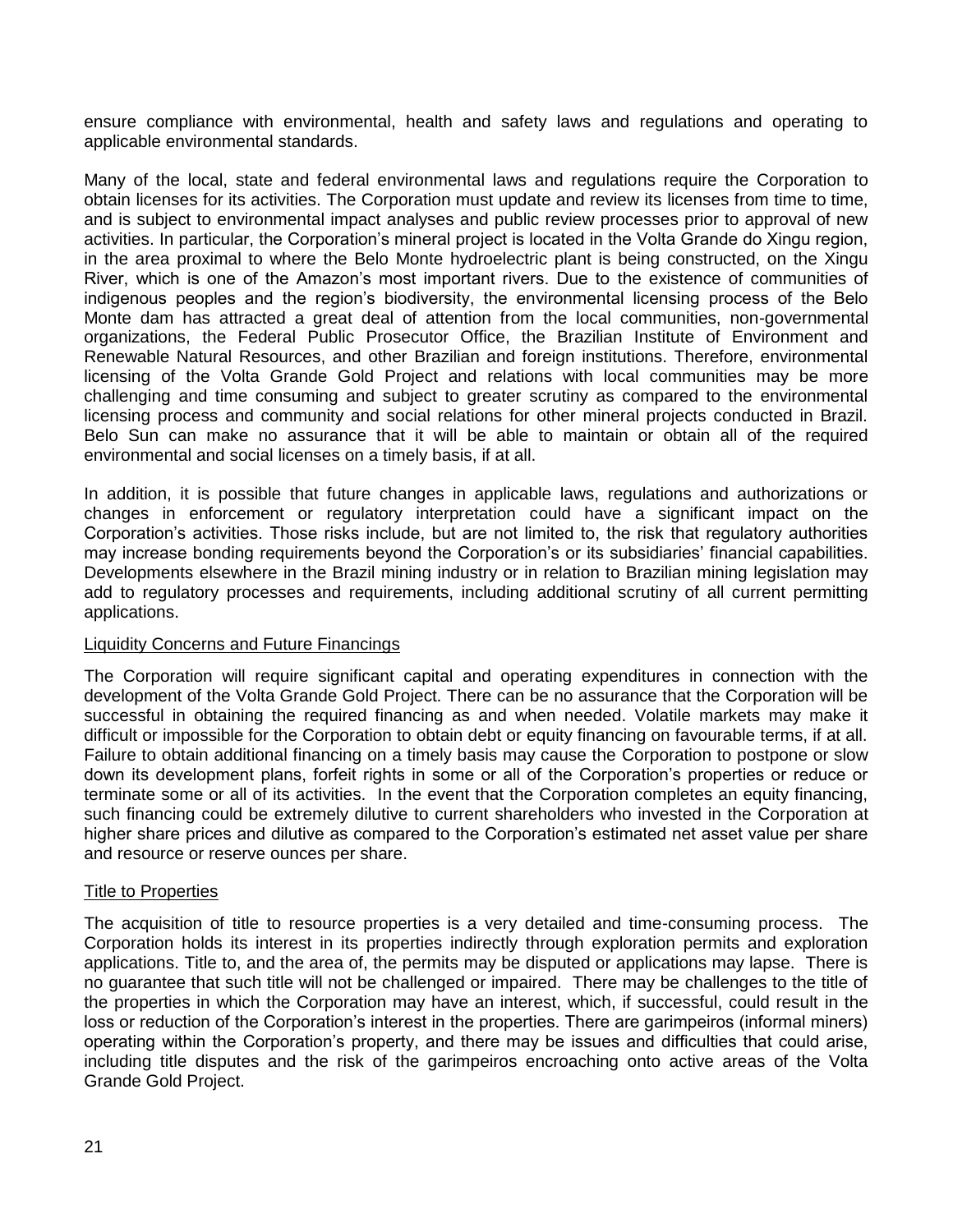The Corporation may need to acquire title to additional surface rights and property interests to further exploration and development activities. There can be no assurances that the Corporation will be able to acquire such additional surface rights. To the extent additional surface rights are available, they may only be acquired at significantly increased prices, potentially adversely affecting financial performance of the Corporation.

# **Litigation**

Belo Sun has entered into legal binding agreements with various third parties on a consulting and partnership basis. The rights and obligations that arise from such agreements are open to interpretation and Belo Sun may disagree with the position taken by the various other parties resulting in a dispute that could potentially initiate litigation and cause Belo Sun to incur legal costs in the future. Given the speculative and unpredictable nature of litigation, the outcome of any future disputes could have a material adverse effect on Belo Sun.

# Dependence on Key Personnel

The success of the Company is dependent upon the efforts and abilities of its senior management and board of directors. The loss of any member of the management team or board of directors could have a material adverse effect upon the business and prospects of the Company. In such event, the Company will seek satisfactory replacements but there can be no guarantee that appropriate personnel will be found.

## Conflicts of Interest

Certain of the directors and officers of the Company may serve from time to time as directors, officers, promoters and members of management of other companies involved in mining or natural resource exploration and development and therefore it is possible that a conflict may arise between their duties as a director or officers of the Company and their duties as a director, officer, promoter or member of management of such other companies.

The directors and officers of the Company are aware of the existence of laws governing accountability of directors and officers for corporate opportunity and requiring disclosures by directors of conflicts of interest and the Company will rely upon such laws in respect of any directors' and officers' conflicts of interest or in respect of any breaches of duty by any of its directors or officers. All such conflicts will be disclosed by such directors or officers in accordance with applicable laws and the directors and officers will govern themselves in respect thereof to the best of their ability in accordance with the obligations imposed upon them by law.

# **Disclosure Controls and Procedures**

Management of the Company is responsible for establishing and maintaining disclosure controls and procedures. Management has designed such disclosure controls and procedures, or caused them to be designed under its supervision, to provide reasonable assurance that material information relating to the Company, including its consolidated subsidiaries, is made known to the Chief Executive Officer and the Chief Financial Officer by others within those entities.

# Internal Control Over Financial Reporting

Belo Sun's management, including the CEO and CFO, is responsible for establishing and maintaining adequate internal control over financial reporting. Under their supervision, the Company's internal control over financial reporting is a process designed to provide reasonable assurance regarding the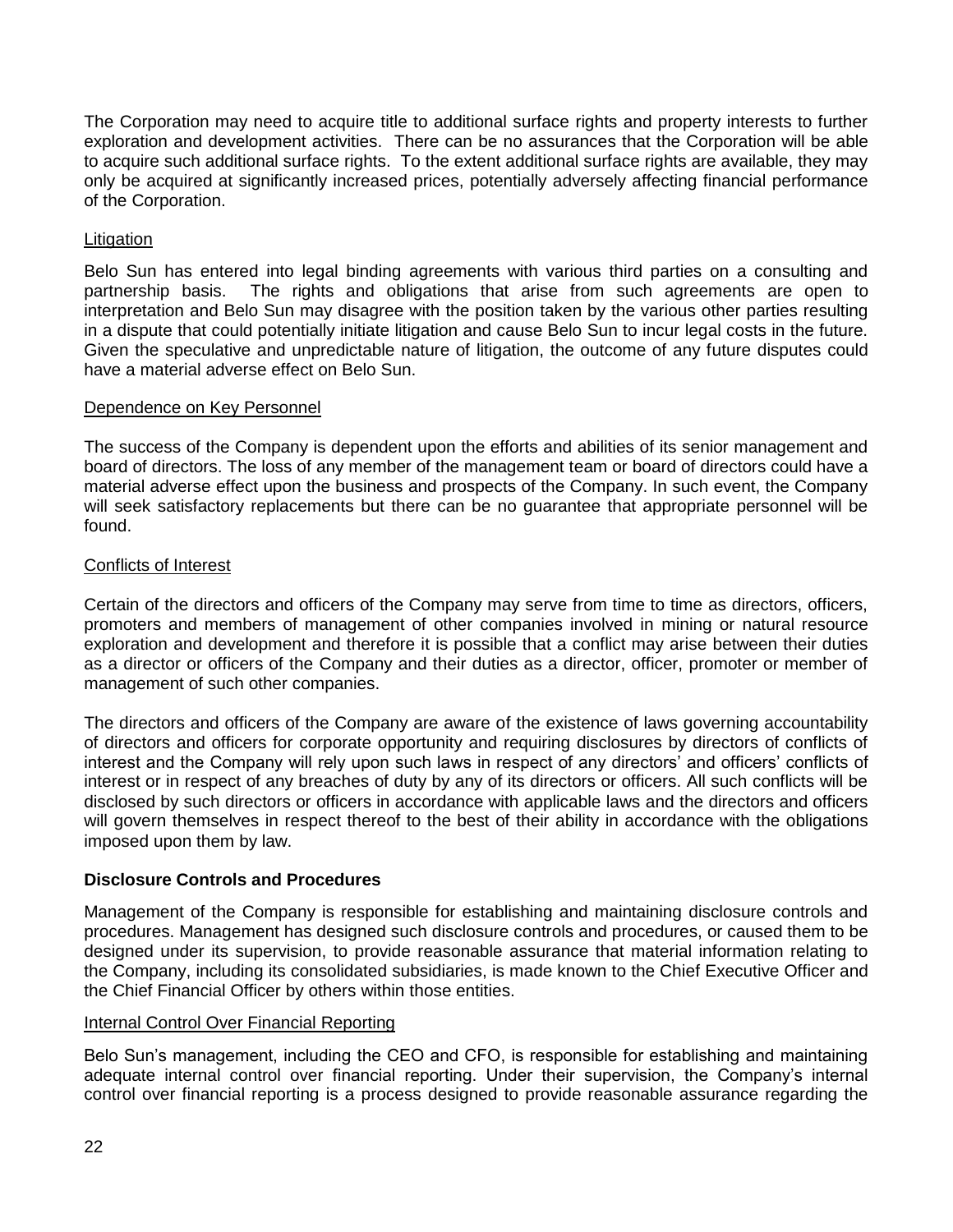reliability of financial reporting and the preparation of financial statements for external purposes in accordance with IFRS. The Company's internal control over financial reporting includes policies and procedures that:

• Pertain to the maintenance of records that, in reasonable detail, accurately and fairly reflect the transactions, acquisitions and dispositions of the assets of the Company;

• Provide reasonable assurance regarding the prevention or timely detection of unauthorized acquisition, use or disposition of the Company's assets that could have a material effect on the annual or interim financial statements.

The CEO and CFO have certified that Internal Controls over Financial Reporting have been designed to provide reasonable assurance regarding the reliability of financial reporting and the preparation of financial statements for external purposes in accordance with IFRS. Management used the criteria set forth by the Committee of Sponsoring Organizations of the Treadway Commission on Internal Control (COSO - 1992) Framework to design the Company's internal control over financial reporting. The Audit Committee of the Company has reviewed this MD&A and the consolidated financial statements for the nine months ended September 30, 2015, and Belo Sun's Board of Directors approved these documents prior to their release.

## Limitations of Controls and Procedures

The Company's management, including the Chief Executive Officer and Chief Financial Officer, believe that disclosure controls and procedures and internal control over financial reporting, no matter how well conceived and operated, can provide only reasonable, not absolute, assurance that the objectives of the control system are met. Further, the design of a control system must reflect the fact that there are resource constraints, and the benefits of controls must be considered relative to their costs. Because of the inherent limitations in all control systems, they cannot provide absolute assurance that all control issues and instances of fraud, if any, within the Company have been prevented or detected. These inherent limitations include the realities that judgments in decision-making can be faulty, and that breakdowns can occur because of simple error or mistake. Additionally, controls can be circumvented by the individual acts of some persons, by collusion of two or more people, or by unauthorized override of the controls. The design of any control system also is based in part upon certain assumptions about the likelihood of future events, and there can be no assurance that any design will succeed in achieving its stated goals under all potential future conditions. Accordingly, because of the inherent limitations in a cost effective control system, misstatements due to error or fraud may occur and not be detected.

# **Significant Accounting Policies**

The Company's significant accounting policies can be found in Note 2 of its annual consolidated financial statements for the twelve months ended December 31, 2014.

## New and Future Accounting Pronouncements

Certain pronouncements were issued by the IASB or the IFRIC that are mandatory for accounting periods on or after January 1, 2015 or later periods. Many are not applicable or do not have a significant impact to the Company and have been excluded.

IFRS 8 - Operating Segments ("IFRS 8") was amended to require an entity to disclose the judgments made by management in aggregating segments. IFRS 8 was also amended to clarify that an entity needs to present a reconciliation between the total reporting segment's assets to the entities' total assets if this information is usually provided to the chief operating decision maker. The amendments